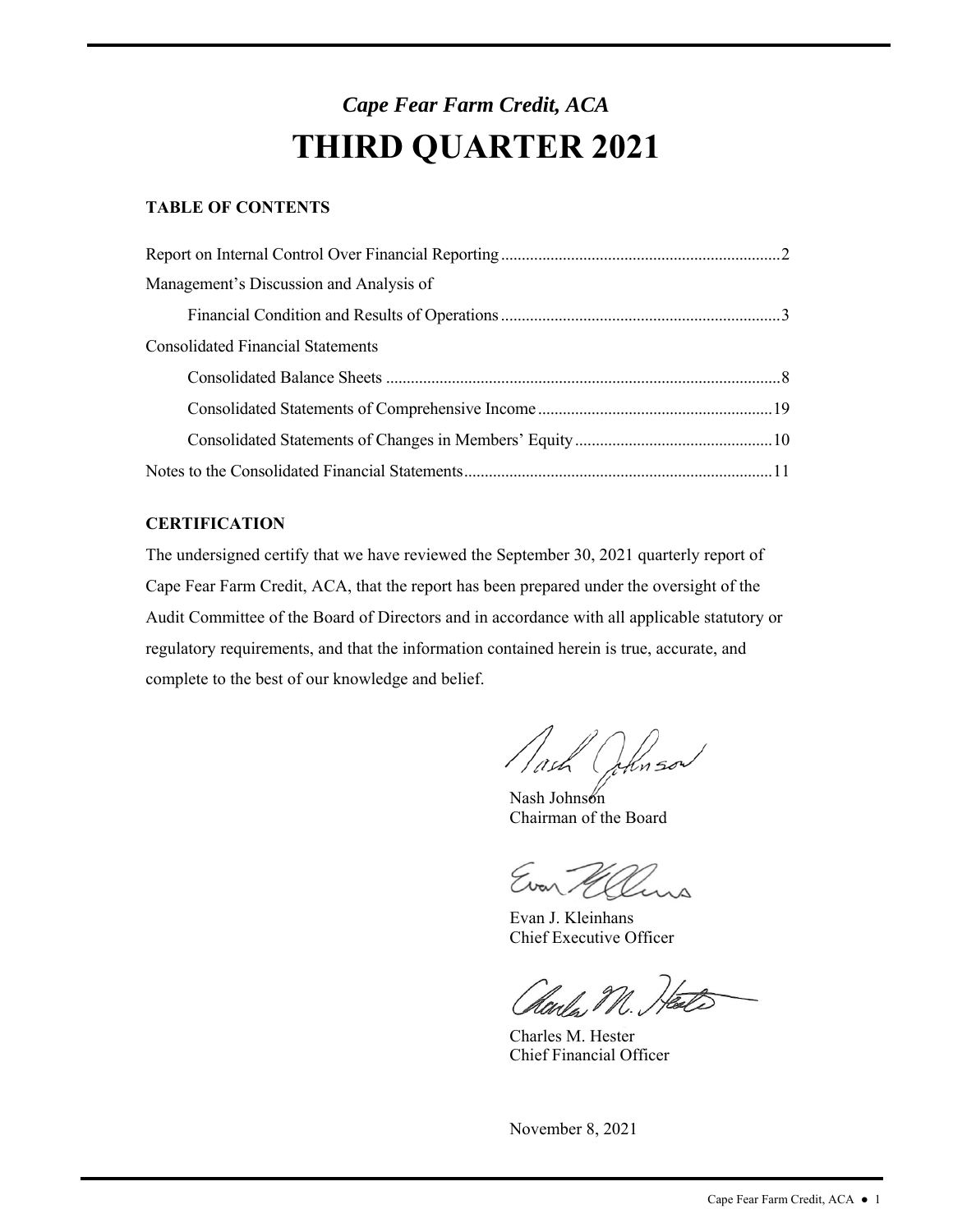# *Cape Fear Farm Credit, ACA*  **Report on Internal Control Over Financial Reporting**

 control over financial reporting for the Association's generally accepted in the United States of America. The Association's principal executives and principal financial officers, or persons performing similar functions, are responsible for establishing and maintaining adequate internal Consolidated Financial Statements. For purposes of this report, "internal control over financial reporting" is defined as a process designed by, or under the supervision of the Association's principal executives and principal financial officers, or persons performing similar functions, and effected by its Board of Directors, management and other personnel. This process provides reasonable assurance regarding the reliability of financial reporting information and the preparation of the Consolidated Financial Statements for external purposes in accordance with accounting principles

 accordance with accounting principles generally accepted in the United States of America, and that receipts and authorizations of management and directors of the Association, of the Association's assets that could have a material effect on Internal control over financial reporting includes those policies and procedures that: (1) pertain to the maintenance of records that in reasonable detail accurately and fairly reflect the transactions and dispositions of the assets of the Association, (2) provide reasonable assurance that transactions are recorded as necessary to permit preparation of financial information in expenditures are being made only in accordance with and (3) provide reasonable assurance regarding prevention or timely detection of unauthorized acquisition, use or disposition its Consolidated Financial Statements.

 commonly referred to as the "COSO" criteria. The Association's management has completed an assessment of the effectiveness of internal control over financial reporting as of September 30, 2021. In making the assessment, management used the framework in *Internal Control — Integrated Framework (2013)*, promulgated by the Committee of Sponsoring Organizations of the Treadway Commission,

Based on the assessment performed, the Association's management concluded that as of September 30, 2021, the internal control over financial reporting was effective based upon the COSO criteria. Additionally, based on this assessment, the Association's management determined that there were no material weaknesses in the internal control over financial reporting as of September 30, 2021.

Evan Malina

Evan J. Kleinhans Chief Executive Officer

Harles M. Heats

Charles M. Hester Chief Financial Officer

November 8, 2021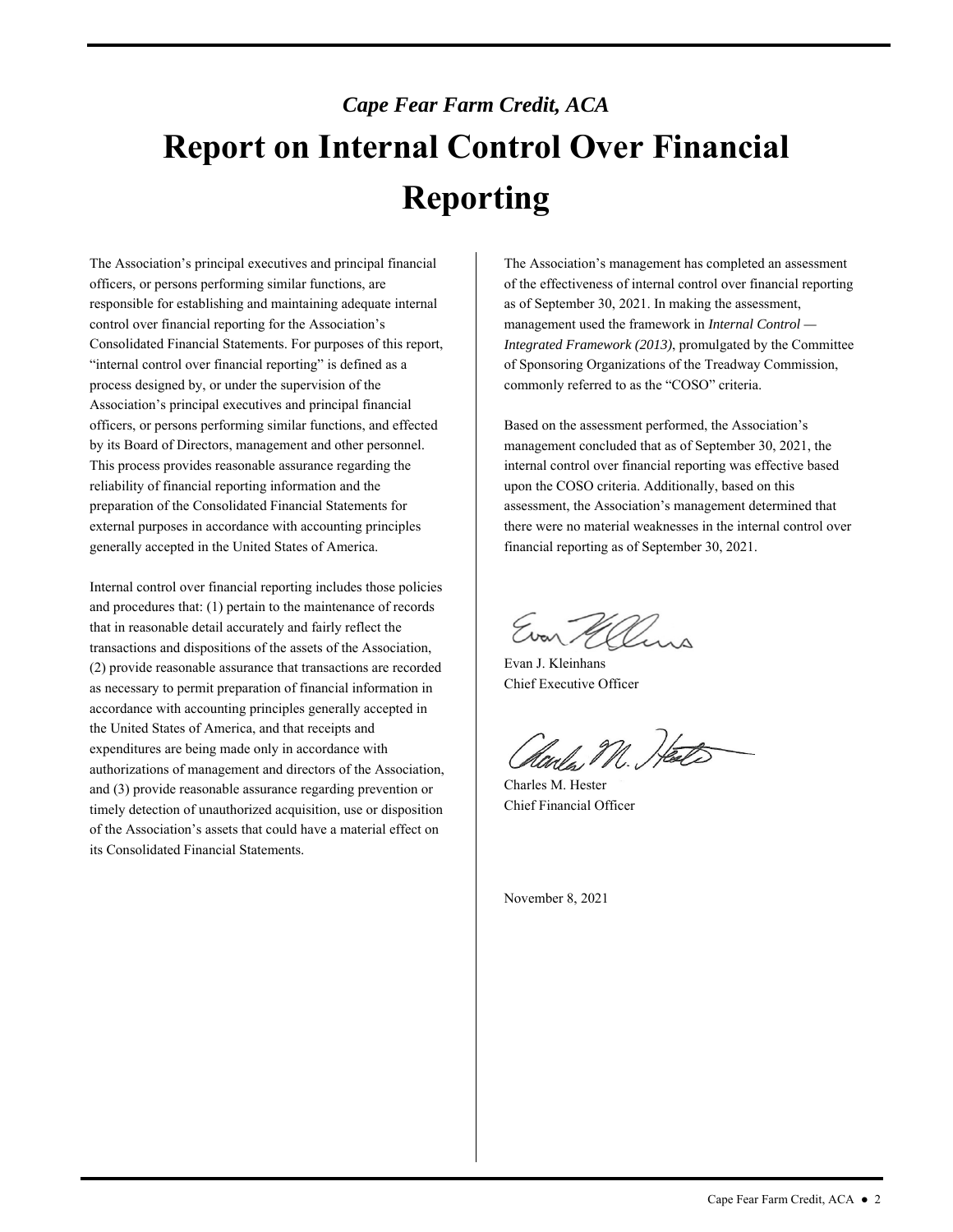# *Cape Fear Farm Credit, ACA*

# **Management's Discussion and Analysis of Financial Condition and Results of Operations**

#### *(dollars in thousands)*

 The following commentary reviews the financial condition and comments should be read in conjunction with the of the Association. The accompanying consolidated financial results of operations of Cape Fear Farm Credit, ACA, (Association) for the period ended September 30, 2021. These accompanying consolidated financial statements, notes to the consolidated financial statements and the 2020 Annual Report statements were prepared under the oversight of the Audit Committee of the Board of Directors.

### **COVID-19 OVERVIEW**

In response to the COVID-19 pandemic, and without disruption to operations, the Association transitioned the vast majority of its employees to working remotely in mid-March 2020. The priority was, and continues to be, to ensure the health and safety of employees, while continuing to serve the mission of providing support for rural America and agriculture. The Association has returned to pre-pandemic working conditions but continues to allow some contingent of staff to work remotely.

The COVID-19 pandemic has disrupted businesses and the global economy since March 2020. Significant progress has been made during 2021 in mitigating the spread of COVID-19 resulting in improving macroeconomic conditions. However, the improvement has been hampered by rising inflation, supply chain disruptions and labor shortages in the United States and globally.

See further discussion of business risks associated with COVID-19 in the Association's 2020 Annual Report.

#### *COVID-19 Support Programs*

Since the onset of the COVID-19 pandemic, the U.S. government has taken a number of actions to help businesses, individuals, state/local governments, and educational institutions that have been adversely impacted by the economic disruption caused by the pandemic.

 Assistance initiative that provides assistance to producers and Since March 2021, the USDA rolled out the Pandemic agricultural entities through various programs, which include, but are not limited to, the following:

- resulting from the COVID-19 pandemic; Pandemic Livestock Indemnity Program - provides financial assistance to support producers of eligible swine, chickens, and turkeys depopulated from March 1, 2020 through December 26, 2020. To be eligible, depopulation of poultry or livestock must have been due to insufficient processing access
- harvesting and timber hauling businesses that Pandemic Assistance for Timber Harvesters and Haulers Program - provides financial relief to timber experienced losses in 2020 due to COVID-19;
- Pandemic Cover Crop Program for most insurance policies, provided premium support to producers who insured their spring crop and planted a qualifying cover crop during the 2021 crop year; and
- Specialty Crop Block Grant Program funds innovative projects designed to support the expanding specialty crop food sector and explore new market opportunities for U.S. food and agricultural products.

 Security (CARES) Act, which was amended by subsequent legislation, included the Paycheck Protection Program (PPP). and certain other expenses. Loans made under the PPP were fully guaranteed by the Small Business Administration (SBA), volume of such loans that have received forgiveness from the The previously enacted Coronavirus Aid, Relief, and Economic The PPP provided support to small businesses to cover payroll whose guarantee is backed by the full faith and credit of the United States. As of September 30, 2021, the Association had \$4,625 of these loans outstanding to approximately 386 borrowers. In addition, through September 30, 2021, the SBA since the start of the program was \$5,920.

For a detailed discussion of programs enacted in 2020, see pages 5 and 6 of the 2020 Annual Report.

# **LOAN PORTFOLIO**

 intermediate-term loans and long-term real estate mortgage loans. The Association's loan portfolio consists of agricultural for pork, chicken, turkey as well as prices of field grains affects the price of these commodities. Other factors including but not The Association provides funds to farmers, rural homeowners and farm-related businesses for financing of short and commodities in our region, including swine, poultry, tobacco, and row crop operations. The Association's loan portfolio contains a concentration of swine and poultry loans. Demand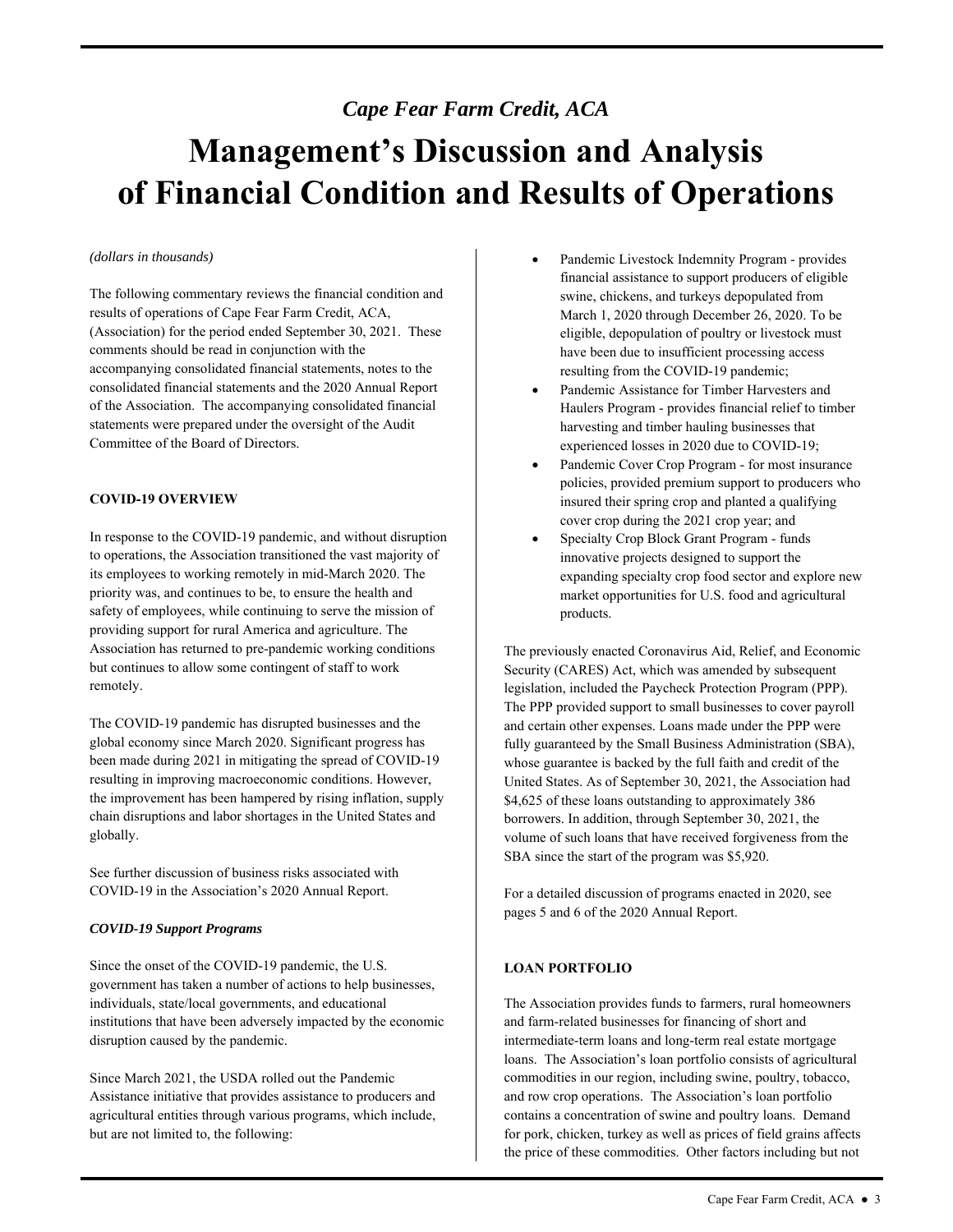acceptable overall. limited to international trade policies, political risks and nuisance lawsuits could impact these industries and the Association's corresponding loan portfolio. While demand for tobacco and cotton remains weak, increasing prices for corn and soy beans have improved the outlook for many row crop producers in the Association's territory. Credit quality has improved since the fourth quarter of 2020 and remains

 The risk in the portfolio associated with commodity exposure is reduced by many of the borrowers in the region having diversified farming operations as well as varying farm concentration and large loans is reduced by the range of diversity of enterprises in the Association's territory. Risk size. This factor, along with the opportunities for non-farm income in the area, lessens the level of dependency on any single given commodity. Concentration risk is further mitigated by a portfolio of participation loans purchased or originated and sold. The Association also mitigates concentration risk through the use of USDA and Farmer Mac guarantees.

 percent of total assets at September 30, 2021, as compared to September 30, 2020, respectively. The gross loan volume of the Association at September 30, 2021 was \$1,058,510, an increase of \$32,782 or 3.20 percent as compared to \$1,025,728 at December 31, 2020. When compared to the same period in 2020, gross loan volume increased by \$45,054 or 4.45 percent from \$1,013,456. Net loans outstanding at September 30, 2021 were \$1,050,045, an increase of \$34,549 or 3.40 percent as compared to \$1,015,496 at December 31, 2020. When compared to the same period in 2020, net loans outstanding increased by \$47,624 or 4.75 percent from \$1,002,421. Net loans accounted for 96.98 96.10 percent and 95.83 percent at December 31, 2020 and

 Portfolio credit quality continues to be maintained at an acceptable level and credit administration remains satisfactory. nonaccrual volume was primarily attributed to several liquidations, charge off activities and pay downs of nonaccrual management maintains an allowance for loan losses in an loan portfolio based on current and expected future conditions. overall allowance was primarily attributed to decreases in both There is an inherent risk in the extension of any type of credit. Nonaccrual loans decreased \$3,328 to \$5,822 at September 30, 2021 from \$9,150 at December 31, 2020. The contraction in balances during the nine month period. Association amount considered sufficient to absorb possible losses in the The allowance for loan losses at September 30, 2021 was \$8,465, which was less than the December 31, 2020 amount of \$10,232 by \$1,767 or 17.27 percent. The decrease in the the general and specific reserves.

 agricultural enterprises, agribusinesses, and rural communities Other investments consist of Rural America Bonds which come under the Farm Credit Administration's (FCA) Mission Related Investments. The objective of Rural America Bonds is to help meet the growing and diverse financing needs of

by providing a flexible flow of money to rural areas through bond financing. At September 30, 2021, the Association had \$2,605 in Rural America Bonds, which were all classified as investment securities, as compared to \$2,663 at December 31, 2020.

 program. Each institution participating in such programs may continue to hold its investment through the maturity dates for the investments, provided the institution continues to meet all Effective December 31, 2016, the FCA concluded each pilot program approved as part of the Investment in Rural America approval conditions. Although the pilot programs have concluded, the FCA can consider future requests on a case-bycase basis.

 actively marketing all properties classified as other property Other property owned (OPO) at September 30, 2021 was \$282, as compared to \$0 at December 31, 2020. The Association is owned for resale.

#### **RESULTS OF OPERATIONS**

#### *For the three months ended September 30, 2021*

 totaled \$5,538 as compared to \$5,084 for the same period in Net income for the three months ended September 30, 2021 2020, an increase of \$454 or 8.93 percent.

For the three months ended September 30, 2021, net interest income increased \$326 or 4.70 percent as compared to the same period in 2020. Interest income on loans decreased by \$33 and interest income from investment securities decreased by \$6. Interest expense decreased by \$365 compared to the same period last year. Provision for loan losses decreased by \$359 in comparison to the same period in 2020. There was a provision for loan losses of \$132 for the three months ended September 30, 2021, as compared to \$491 for the same period in 2020. Nonaccrual income was \$99 for the three months ended September 30, 2021, as compared to \$50 for the same period in 2020 which is an increase of \$49.

 in 2020, an increase of \$421 or 16.01 percent. Positive Noninterest income for the three months ended September 30, 2021 totaled \$3,051 as compared to \$2,630 for the same period variances for the period included a \$443 increase in patronage refunds from other Farm Credit institutions, a \$14 increase in gains on sales of rural home loans, and an \$8 increase in fees for financially related services. The overall increase was offset by a \$40 decrease in loan fee income and a \$4 decrease in other gains.

 in 2020, an increase of \$550 or 13.50 percent. Items Noninterest expense for the three months ended September 30, 2021 totaled \$4,624 as compared to \$4,074 for the same period contributing to the increase included a \$281 increase in salaries and employee benefits, a \$165 increase in other operating expenses, a \$109 increase in insurance fund premiums, and a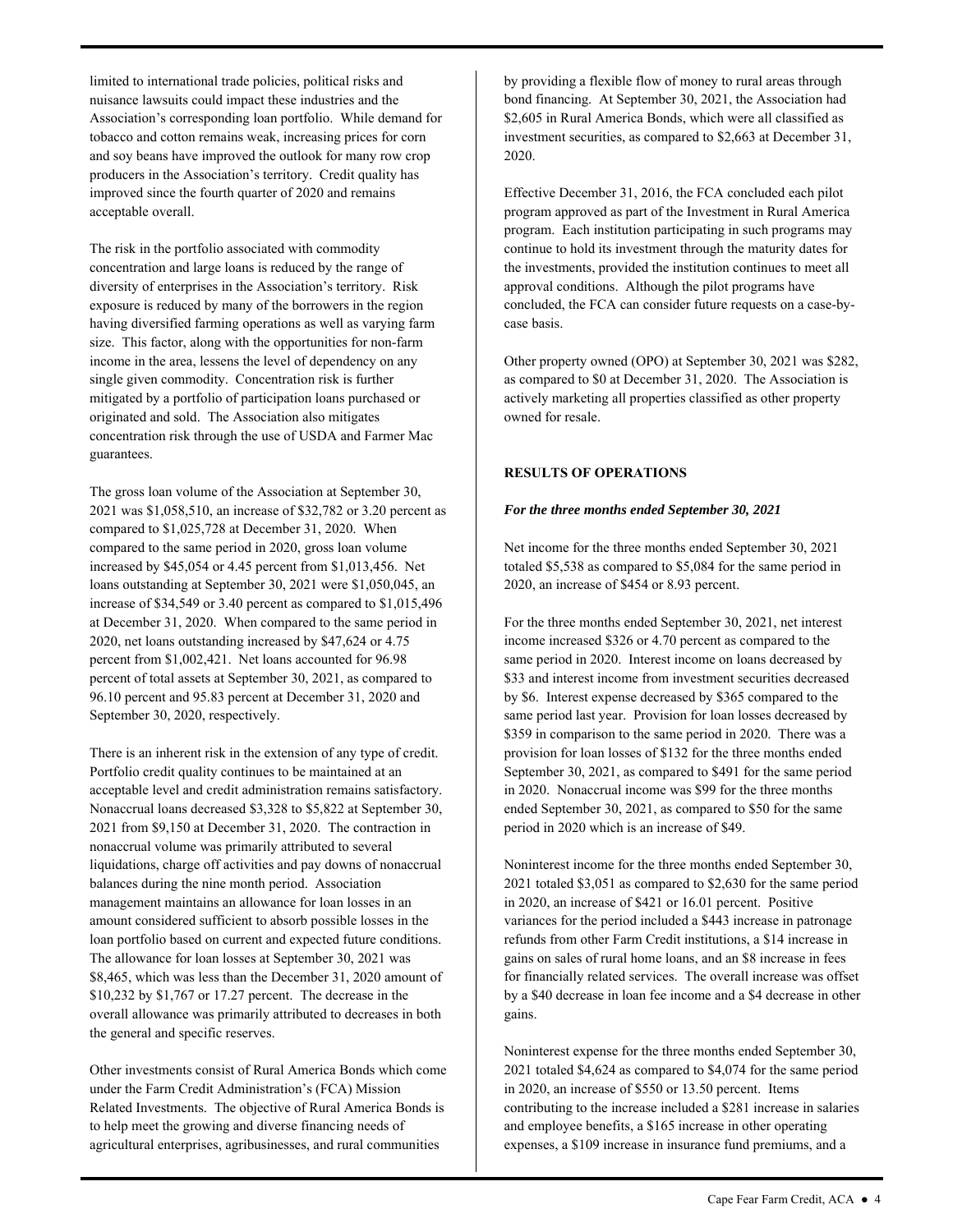\$13 increase in losses on OPO. The overall increase was offset by an \$18 decrease in occupancy and equipment.

#### *For the nine months ended September 30, 2021*

Net income for the nine months ended September 30, 2021 totaled \$19,595 as compared to \$15,902 for the same period in 2020, an increase of \$3,693 or 23.22 percent.

 Nonaccrual income was \$459 for the nine months ended For the nine months ended September 30, 2021, net interest income increased \$862 or 4.20 percent compared to the same period in 2020. Interest income on loans decreased by \$1,567 and interest income from investment securities decreased by \$15. Interest expense decreased by \$2,444 compared to the same period last year. Provision for loan losses decreased by \$2,232 in comparison to the same period in 2020. There was a reversal of allowance for loan losses of \$1,173 for the nine months ended September 30, 2021, as compared to a provision for loan losses of \$1,059 for the same period in 2020. September 30, 2021, as compared to \$161 for the same period in 2020 which is an increase of \$298.

 Positive variances for the period included a \$1,371 increase in increase in loan fee income, a \$39 increase in gains on sales of Noninterest income for the nine months ended September 30, 2021 totaled \$10,529 as compared to \$8,454 for the same period in 2020, an increase of \$2,075 or 24.54 percent. patronage refunds from other Farm Credit institutions, an \$818 premises and equipment, a \$14 increase in fees for financially related services, a \$10 increase in other gains, and a \$5 increase in gains on sales of rural home loans. The overall increase was offset by a \$182 decrease in insurance fund refunds.

Noninterest expense for the nine months ended September 30, 2021 totaled \$13,456 as compared to \$12,094 for the same period in 2020, an increase of \$1,362 or 11.26 percent. Items contributing to the increase included a \$744 increase in salaries and employee benefits, a \$427 increase in insurance fund premiums, a \$141 increase in other operating expenses, and a \$69 increase in losses on OPO. The overall increase was offset by a \$19 decrease in occupancy and equipment.

#### **FUNDING SOURCES**

 General Financing Agreement. The General Financing Agreement utilizes the Association's credit and fiscal the Association may draw funds. The funds are advanced by the payable are segmented into variable rate and fixed rate sections. The variable rate note is utilized by the Association to fund advances made by the Association. The total notes payable to The principal source of funds for the Association is the borrowing relationship established with the Bank through a performance as criteria for establishing a line of credit on which Bank to the Association in the form of notes payable. The notes variable rate loan advances and operating funds requirements. The fixed rate note is used specifically to fund fixed rate loan the Bank at September 30, 2021 was \$834,533 as compared to \$801,307 at December 31, 2020.

See Note 5 in the Notes to the Consolidated Financial Statements for information on the status of compliance with covenants under the General Financing Agreement.

# **CAPITAL RESOURCES**

Total members' equity at September 30, 2021 increased to \$240,761 from the December 31, 2020 total of \$221,105. The increase is primarily due to recognition of net income retained through the third quarter.

FCA regulations require all Farm Credit institutions to maintain minimum common equity tier 1 (CET1), tier 1 capital, total capital, and permanent capital risk-based capital ratios, along with tier 1 leverage and unallocated retained earnings equivalents leverage ratios. As of September 30, 2021, all ratios were well above the regulatory minimums.

The following sets forth the regulatory capital ratios:

| Ratio                      | Minimum<br>Requirement | Capital<br><b>Conservation</b><br>Buffer* | <b>Minimum Requirement</b><br>with Capital<br><b>Conservation Buffer</b> | <b>Capital Ratios as of</b><br><b>September 30, 2021</b> |
|----------------------------|------------------------|-------------------------------------------|--------------------------------------------------------------------------|----------------------------------------------------------|
| Risk-adjusted ratios:      |                        |                                           |                                                                          |                                                          |
| CET1 Capital               | $4.5\%$                | 2.5%                                      | 7.0%                                                                     | 20.00%                                                   |
| Tier 1 Capital             | $6.0\%$                | 2.5%                                      | 8.5%                                                                     | 20.00%                                                   |
| <b>Total Capital</b>       | $8.0\%$                | 2.5%                                      | 10.5%                                                                    | 20.75%                                                   |
| Permanent Capital Ratio    | $7.0\%$                | $0.0\%$                                   | $7.0\%$                                                                  | 20.15%                                                   |
| Non-risk-adjusted:         |                        |                                           |                                                                          |                                                          |
| Tier 1 Leverage Ratio      | $4.0\%$                | $1.0\%$                                   | 5.0%                                                                     | 20.96%                                                   |
| <b>UREE</b> Leverage Ratio | 1.5%                   | $0.0\%$                                   | 1.5%                                                                     | 21.14%                                                   |

*\* Includes fully phased-in capital conservation buffer which became effective January 1, 2020.*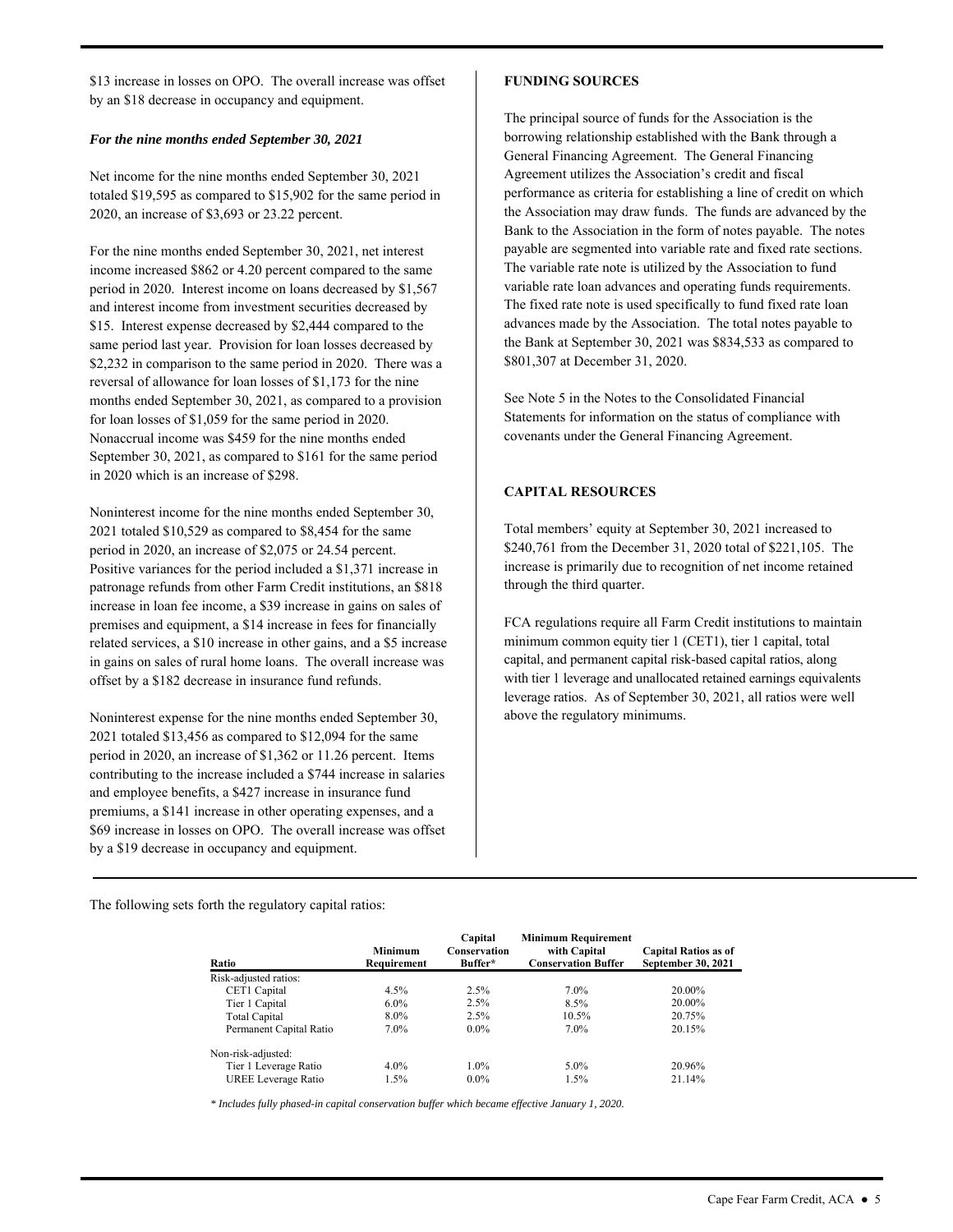prior FCA approval. If the capital ratios fall below the minimum regulatory requirements, including the buffer amounts, capital distributions (equity redemptions, dividends, and patronage) and discretionary senior executive bonuses are restricted or prohibited without

 There are no trends, commitments, contingencies, or events that are likely to affect the Association's ability to meet regulatory minimum capital standards and capital adequacy requirements.

# **REGULATORY MATTERS**

 Register during which either house of Congress is in session, On September 9, 2021, the FCA adopted a final rule that amended certain sections of the FCA's regulations to provide technical corrections, amendments, and clarification to certain provisions in the FCA's tier 1/tier 2 capital framework for the Farm Credit System. The rule incorporates guidance previously provided by the FCA related to its tier 1/tier 2 capital framework as well as ensures that the FCA's capital requirements continue to be comparable to the standardized approach that the other federal banking regulatory agencies have adopted. The final rule will become effective on January 1, 2022, or 30 days after publication in the Federal whichever is later.

 its regulatory capital requirements to define and establish risk- rule would ensure that the FCA's rule remains comparable with On August 26, 2021, the FCA issued a proposed rule to revise weightings for High Volatility Commercial Real Estate (HVCRE) by assigning a 150 percent risk-weighting to such exposures, instead of the current 100 percent. The proposed the capital rule of other federal banking regulatory agencies and recognizes the increased risk posed by HVCRE exposures. The public comment period is open until January 24, 2022.

 the applicability of the Basel III framework to the Farm Credit On June 30, 2021, the FCA issued an advance notice of proposed rulemaking (ANPRM) that seeks public comments on whether to amend or restructure the System bank liquidity regulations. The purpose of this advance notice is to evaluate System and gather input to ensure that System banks have the liquidity to withstand crises that adversely impact liquidity and threaten their viability. The public comment period is open until November 27, 2021.

 credit losses under U.S. generally accepted accounting principles. The proposed rule identifies which credit loss allowances under the Current Expected Credit Losses (CECL) "Measurement of Credit Losses on Financial Instruments" are eligible for inclusion in a System institution's regulatory On September 23, 2019, the FCA issued a proposed rule that would ensure the System's capital requirements, including certain regulatory disclosures, reflect the current expected credit losses methodology, which revises the accounting for methodology in the Financial Accounting Standards Board's

 capital. Credit loss allowances related to loans, lessor's net investments in leases, and held-to-maturity debt securities would be included in a System institution's Tier 2 capital up to 1.25 percent of the System institution's total risk weighted assets. Credit loss allowances for available-for-sale debt securities and purchased credit impaired assets would not be eligible for inclusion in a System institution's Tier 2 capital. In addition, the proposed regulation does not include a transition phase-in period for the CECL day 1 cumulative effect adjustment to retained earnings on a System institution's regulatory capital ratios. The public comment period ended on November 22, 2019.

# **FUTURE OF LIBOR**

 (UK FCA), which regulates LIBOR, announced its intention to In 2017, the United Kingdom's Financial Conduct Authority stop persuading or compelling the group of major banks that sustains LIBOR to submit rate quotations after 2021.

 respect to US dollar LIBOR) will be discontinued or declared On March 5, 2021, ICE Benchmark Administration (IBA) (the entity that is responsible for calculating LIBOR) announced its intention to cease the publication of the one-week and twomonth US dollar LIBOR settings immediately following the LIBOR publication on December 31, 2021, and the remaining US dollar LIBOR settings immediately following the LIBOR publication on June 30, 2023. On the same day, the UK FCA announced that the IBA had notified the UK FCA of its intent, among other things, to cease providing certain US dollar LIBOR settings as of June 30, 2023. In its announcement, the UK FCA confirmed that all 35 LIBOR tenors (including with nonrepresentative as of either: (a) immediately after December 31, 2021 or (b) immediately after June 30, 2023.

 Bank. Alternative reference rates that replace LIBOR may not The Association has exposure to LIBOR arising from loans made to customers and the note payable to AgFirst Farm Credit yield the same or similar economic results over the lives of the financial instruments, which could adversely affect the value of, and return on, instruments held.

 follow as they prepare for the expected phase-out of LIBOR. The guidelines direct each System institution to develop a LIBOR transition plan designed to provide an orderly roadmap implement alternative reference rates. The FCA has issued guidelines with similar guidance as the US prudential regulators but applicable for System institutions to of actions that will reduce LIBOR exposure, stop the inflow of new LIBOR volume, and adjust operating processes to

 transition, including, but not limited to, financial, market, compliance risks. The Association has implemented LIBOR transition plans and continues to analyze potential risks associated with the LIBOR accounting, operational, legal, tax, reputational, and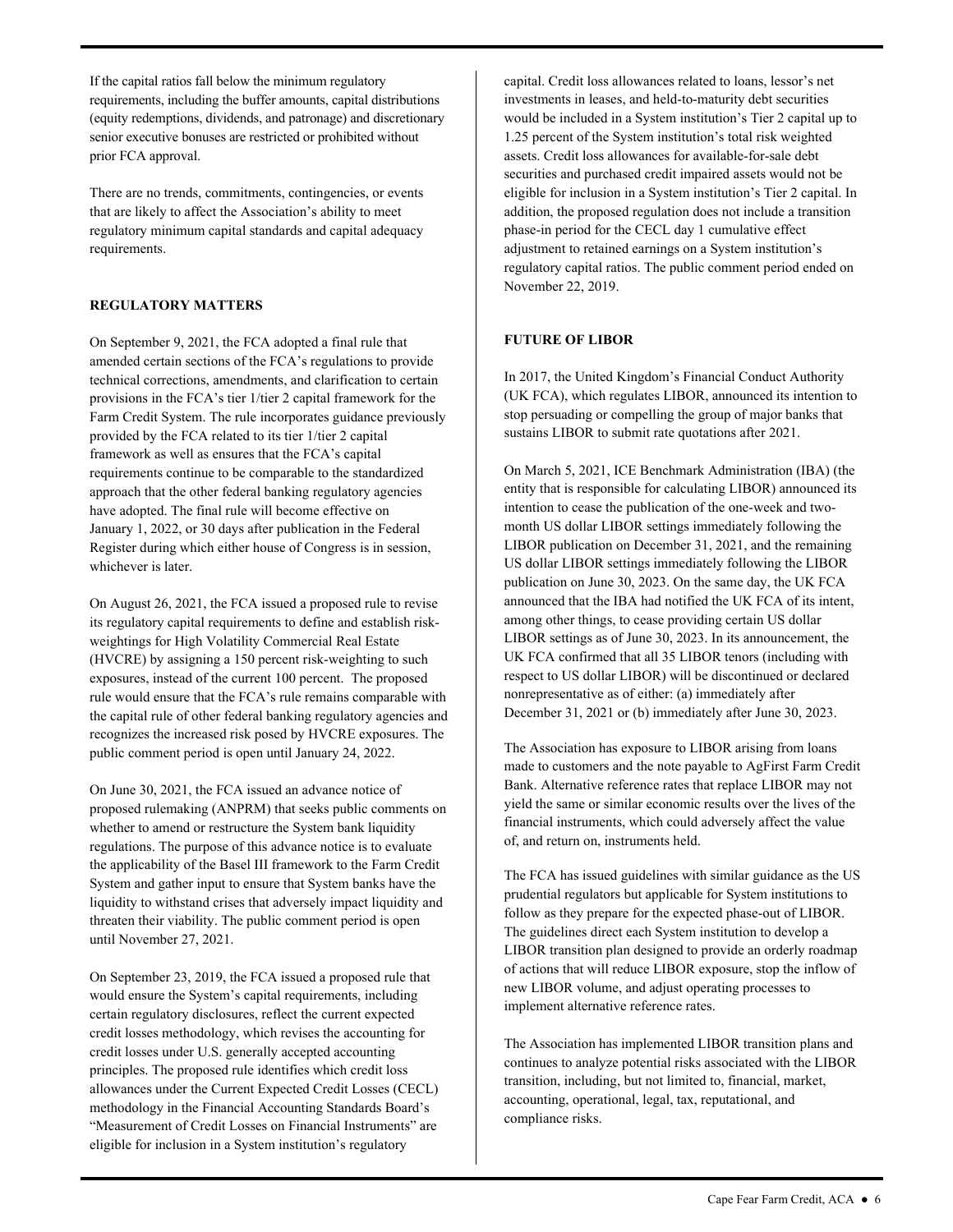On July 26, 2021, the Alternative Reference Rates Committee (ARRC) announced it will recommend the CME Group's forward-looking SOFR term rates. The ARRC's formal recommendation of SOFR term rates is a major milestone and is expected to increase the volume of transactions quoted in SOFR, supporting the implementation of the transition away from LIBOR.

 entering into new contracts that use US dollar LIBOR as a On October 20, 2021, the U.S. prudential regulators issued a joint statement emphasizing the expectation that supervised institutions with LIBOR exposure continue to progress toward an orderly transition away from LIBOR, reiterating that supervised institutions should, with limited exceptions, cease

 term of an existing LIBOR contract, but that a draw on an existing agreement that is legally enforceable, e.g., a committed credit facility, would not be a new contract. The joint statement appropriateness of alternative reference rates used in lieu of LIBOR and the regulator expectation that new or updated rates for when the initial reference rate is discontinued. reference rate as soon as practicable, but no later than December 31, 2021. They further stated that entering into new contracts, including derivatives, after that date would create safety and soundness risks. The joint statement clarified that entering into such new contracts would include an agreement that (1) creates additional LIBOR disclosure or (2) extends the also provided considerations when assessing the LIBOR contracts include strong and clearly defined fallback

#### **RECENTLY ISSUED ACCOUNTING PRONOUNCEMENTS**

 Please refer to Note 1, *Organization, Significant Accounting Policies, and Recently Issued Accounting Pronouncements*, in the Notes to the Financial Statements, and the 2020 Annual Report to Shareholders for recently issued accounting pronouncements. Additional information is provided in the following table.

The following ASU was issued by the Financial Accounting Standards Board (FASB):

| <b>Summary of Guidance</b>                                                                                                                                                                                                                                                                                                                                                                                                                                                                                                                                                                                                                                                                                                                                                                                                                                                                                                                                                                                                                                                                                                                              | <b>Adoption and Potential Financial Statement Impact</b>                                                                                                                                                                                                                                                                                                                                                                                                                                                                                                                                                                                                                                                                                                                                                                                                                                                                                                                                                                                                                                                                                                                                                                                                                                                                              |
|---------------------------------------------------------------------------------------------------------------------------------------------------------------------------------------------------------------------------------------------------------------------------------------------------------------------------------------------------------------------------------------------------------------------------------------------------------------------------------------------------------------------------------------------------------------------------------------------------------------------------------------------------------------------------------------------------------------------------------------------------------------------------------------------------------------------------------------------------------------------------------------------------------------------------------------------------------------------------------------------------------------------------------------------------------------------------------------------------------------------------------------------------------|---------------------------------------------------------------------------------------------------------------------------------------------------------------------------------------------------------------------------------------------------------------------------------------------------------------------------------------------------------------------------------------------------------------------------------------------------------------------------------------------------------------------------------------------------------------------------------------------------------------------------------------------------------------------------------------------------------------------------------------------------------------------------------------------------------------------------------------------------------------------------------------------------------------------------------------------------------------------------------------------------------------------------------------------------------------------------------------------------------------------------------------------------------------------------------------------------------------------------------------------------------------------------------------------------------------------------------------|
| ASU 2016-13 - Financial Instruments - Credit Losses (Topic 326): Measurement of Credit Losses on Financial Instruments                                                                                                                                                                                                                                                                                                                                                                                                                                                                                                                                                                                                                                                                                                                                                                                                                                                                                                                                                                                                                                  |                                                                                                                                                                                                                                                                                                                                                                                                                                                                                                                                                                                                                                                                                                                                                                                                                                                                                                                                                                                                                                                                                                                                                                                                                                                                                                                                       |
| Replaces multiple existing impairment standards by establishing a<br>$\bullet$<br>single framework for financial assets to reflect management's<br>estimate of current expected credit losses (CECL) over the entire<br>remaining life of the financial assets.<br>Changes the present incurred loss impairment guidance for loans to<br>٠<br>an expected loss model.<br>Modifies the other-than-temporary impairment model for debt<br>٠<br>securities to require an allowance for credit impairment instead of a<br>direct write-down, which allows for reversal of credit impairments<br>in future periods based on improvements in credit quality.<br>Eliminates existing guidance for purchased credit impaired (PCI)<br>$\bullet$<br>loans, and requires recognition of an allowance for expected credit<br>losses on these financial assets.<br>Requires a cumulative-effect adjustment to retained earnings as of<br>٠<br>the beginning of the reporting period of adoption.<br>Effective for fiscal years beginning after December 15, 2022, and<br>$\bullet$<br>interim periods within those fiscal years. Early application is<br>permitted. | Implementation efforts began with establishing a cross-discipline<br>governance structure utilizing common guidance developed across the<br>Farm Credit System. The implementation includes identification of key<br>interpretive issues, scoping of financial instruments, and assessing existing<br>credit loss forecasting models and processes against the new guidance.<br>The new guidance is expected to result in a change in allowance for credit<br>٠<br>losses due to several factors, including:<br>The allowance related to loans and commitments will most likely<br>change because it will then cover credit losses over the full<br>remaining expected life of the portfolio, and will consider expected<br>future changes in macroeconomic conditions,<br>An allowance will be established for estimated credit losses on any<br>2.<br>debt securities.<br>3.<br>The nonaccretable difference on any PCI loans will be recognized<br>as an allowance, offset by an increase in the carrying value of the<br>related loans.<br>The extent of allowance change is under evaluation, but will depend upon<br>the nature and characteristics of the financial instrument portfolios, and<br>the macroeconomic conditions and forecasts, at the adoption date.<br>The guidance is expected to be adopted January 1, 2023. |

 Farm Credit Bank can also be obtained at their website, *<www.agfirst.com>*. Copies of the Association's annual and quarterly reports are the end of the fiscal year of the Association. **NOTE**: Shareholder investment in the Association is materially affected by the financial condition and results of operations of AgFirst Farm Credit Bank. Copies of AgFirst's annual and quarterly reports are available upon request free of charge by calling 1-800-845-1745, ext. 2764, or writing Matthew Miller, AgFirst Farm Credit Bank, P.O. Box 1499, Columbia, SC 29202. Information concerning AgFirst also available upon request free of charge by calling 1-800-368-5819 ext. 3262, or writing Charles M. Hester, Cape Fear Farm Credit, P. O. Box 2405, Fayetteville, NC 28302, or accessing the website, *<www.capefearfarmcredit.com>*. The Association prepares a quarterly report within 40 days after the end of each fiscal quarter, except that no report need be prepared for the fiscal quarter that coincides with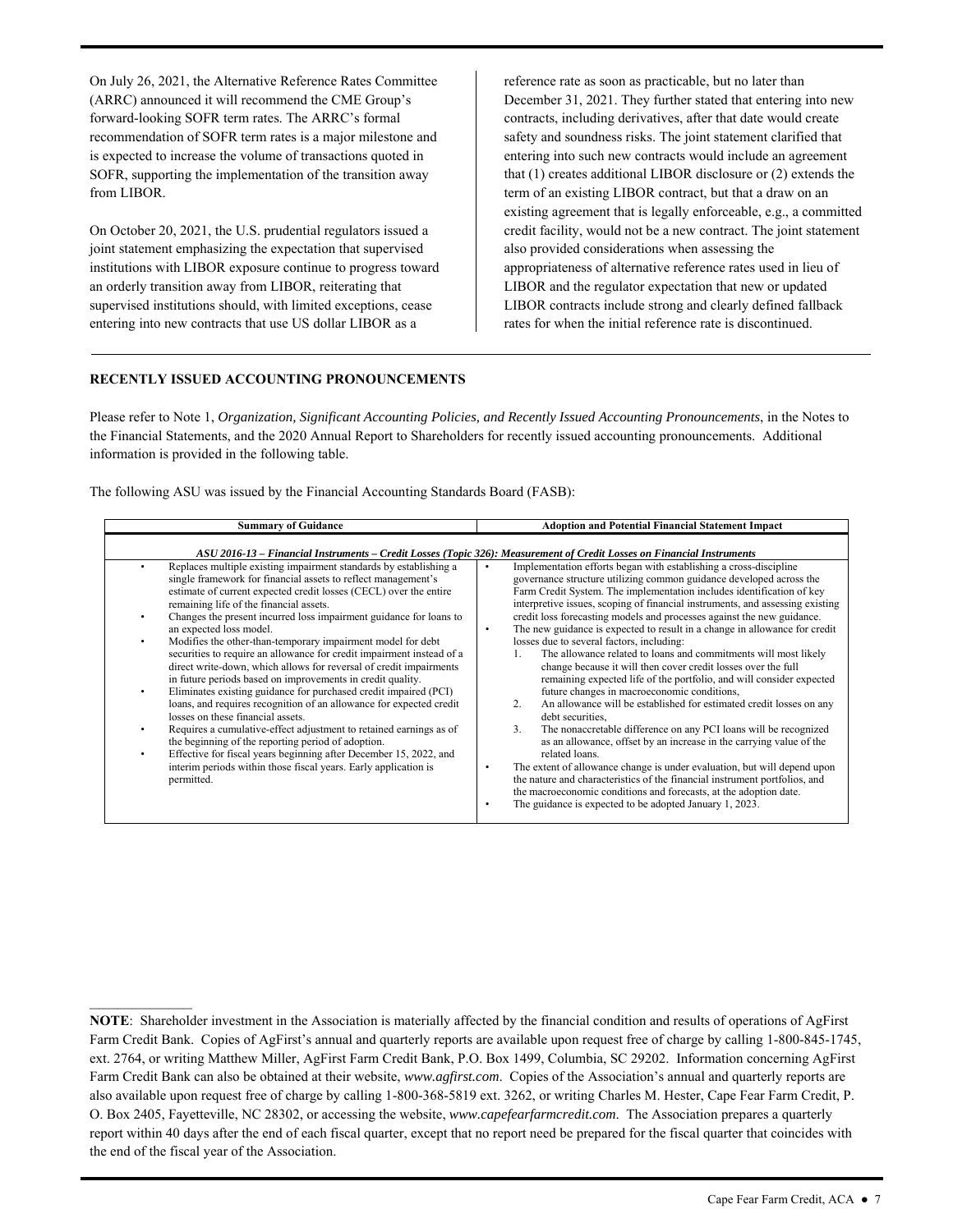# **Cape Fear Farm Credit, ACA Consolidated Balance Sheets**

| (dollars in thousands)                                                                                                                                                                                   |             | September 30,<br>2021                           | December 31,<br>2020                             |
|----------------------------------------------------------------------------------------------------------------------------------------------------------------------------------------------------------|-------------|-------------------------------------------------|--------------------------------------------------|
| Net loans<br>Total assets<br>Total liabilities<br>Retained earnings<br>Allocated<br>Unallocated<br>Accumulated other comprehensive income (loss)<br>Total members' equity                                |             | (unaudited)                                     | (audited)                                        |
| <b>Assets</b><br>Cash                                                                                                                                                                                    | \$          | 146                                             | \$<br>1                                          |
| Investments in debt securities:<br>Held to maturity (fair value of \$2,719 and \$2,888, respectively)                                                                                                    |             | 2,605                                           | 2,663                                            |
| Loans<br>Allowance for loan losses                                                                                                                                                                       |             | 1,058,510<br>(8, 465)                           | 1,025,728<br>(10, 232)                           |
|                                                                                                                                                                                                          |             | 1,050,045                                       | 1,015,496                                        |
| Loans held for sale<br>Accrued interest receivable<br>Equity investments in other Farm Credit institutions<br>Premises and equipment, net<br>Other property owned<br>Accounts receivable<br>Other assets |             | 8,928<br>10,182<br>2,542<br>282<br>7,838<br>177 | 140<br>7,623<br>10,168<br>2,372<br>17,845<br>362 |
|                                                                                                                                                                                                          | \$          | 1,082,745                                       | \$<br>1,056,670                                  |
| <b>Liabilities</b><br>Notes payable to AgFirst Farm Credit Bank<br>Accrued interest payable<br>Patronage refunds payable<br>Accounts payable<br>Other liabilities                                        | \$          | 834,533<br>1,408<br>51<br>2,083<br>3,909        | \$<br>801,307<br>1,421<br>25,532<br>972<br>6,333 |
|                                                                                                                                                                                                          |             | 841,984                                         | 835,565                                          |
| Commitments and contingencies (Note 8)                                                                                                                                                                   |             |                                                 |                                                  |
| <b>Members' Equity</b><br>Capital stock and participation certificates                                                                                                                                   |             | 2,564                                           | 2,512                                            |
|                                                                                                                                                                                                          |             | 116,694<br>121,780<br>(277)                     | 116,377<br>102,507<br>(291)                      |
|                                                                                                                                                                                                          |             | 240,761                                         | 221,105                                          |
| Total liabilities and members' equity                                                                                                                                                                    | $\mathbf S$ | 1,082,745                                       | \$<br>1,056,670                                  |

*The accompanying notes are an integral part of these consolidated financial statements.*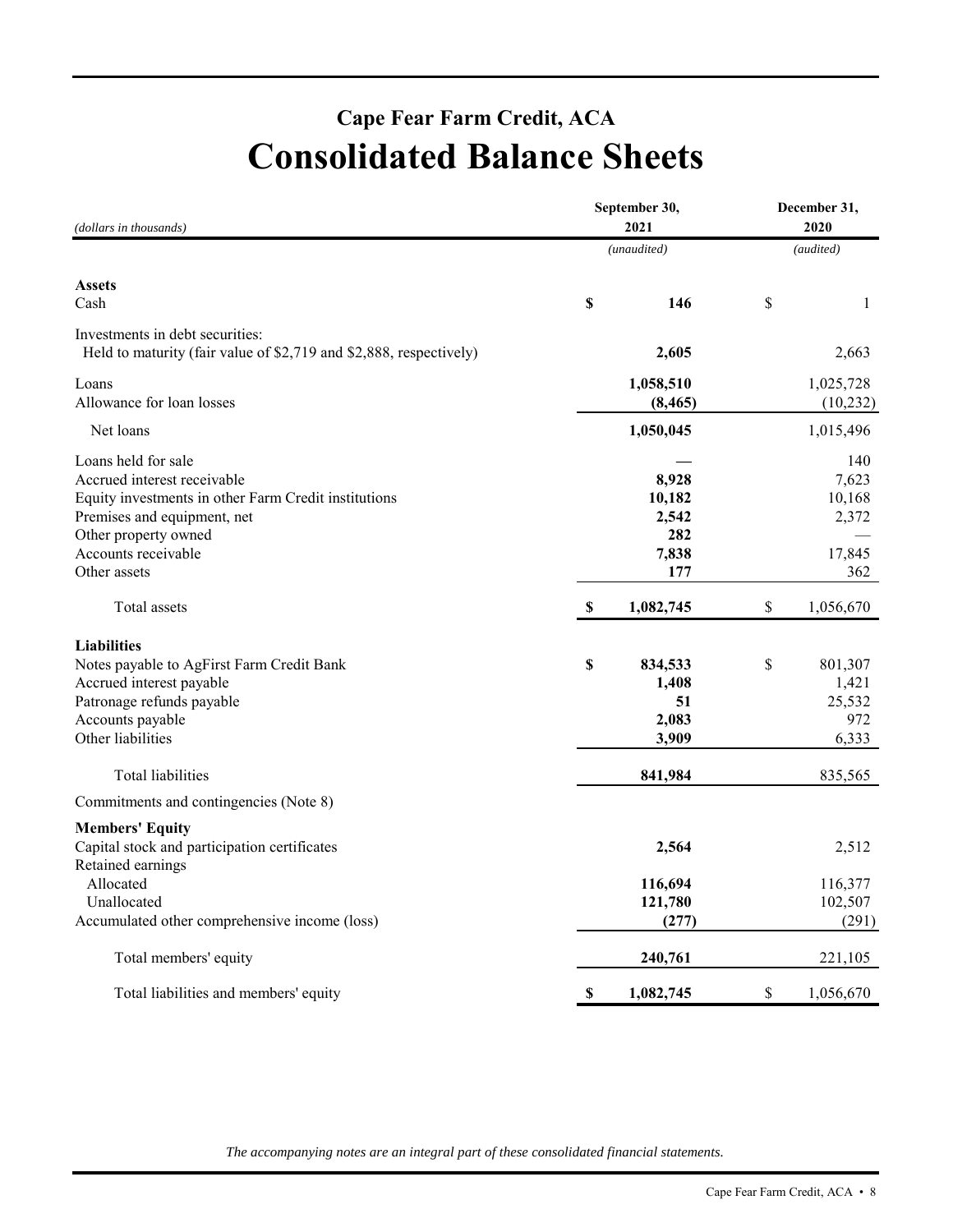# **Cape Fear Farm Credit, ACA Consolidated Statements of Comprehensive Income**

*(unaudited)* 

|                                                                     |             | <b>For the Three Months</b> |                |             | <b>For the Nine Months</b> |              |                |
|---------------------------------------------------------------------|-------------|-----------------------------|----------------|-------------|----------------------------|--------------|----------------|
|                                                                     |             | Ended September 30,         |                |             | Ended September 30,        |              |                |
| (dollars in thousands)                                              |             | 2021                        | 2020           |             | 2021                       |              | 2020           |
| <b>Interest Income</b>                                              |             |                             |                |             |                            |              |                |
| Loans                                                               | \$          | 11,519                      | \$<br>11,552   | \$          | 33,691                     | \$           | 35,258         |
| Investments                                                         |             | 38                          | 44             |             | 117                        |              | 132            |
| Total interest income                                               |             | 11,557                      | 11,596         |             | 33,808                     |              | 35,390         |
| <b>Interest Expense</b>                                             |             |                             |                |             |                            |              |                |
| Notes payable to AgFirst Farm Credit Bank                           |             | 4,296                       | 4,661          |             | 12,404                     |              | 14,848         |
| Net interest income                                                 |             | 7,261                       | 6,935          |             | 21,404                     |              | 20,542         |
| Provision for (reversal of allowance for) loan losses               |             | 132                         | 491            |             | (1,173)                    |              | 1,059          |
| Net interest income after provision for (reversal of allowance for) |             |                             |                |             |                            |              |                |
| loan losses                                                         |             | 7,129                       | 6,444          |             | 22,577                     |              | 19,483         |
| <b>Noninterest Income</b>                                           |             |                             |                |             |                            |              |                |
| Loan fees                                                           |             | 429                         | 469            |             | 2,465                      |              | 1,647          |
| Fees for financially related services                               |             | 10                          | $\overline{2}$ |             | 20                         |              | 6              |
| Patronage refunds from other Farm Credit institutions               |             | 2,592                       | 2,149          |             | 7,949                      |              | 6,578          |
| Gains (losses) on sales of rural home loans, net                    |             | 16                          | 2              |             | 22                         |              | 17             |
| Gains (losses) on sales of premises and equipment, net              |             |                             |                |             | 61                         |              | 22             |
| Gains (losses) on other transactions                                |             | $\overline{\mathbf{4}}$     | 8              |             | 12                         |              | $\overline{2}$ |
| Insurance Fund refunds                                              |             |                             |                |             |                            |              | 182            |
| Total noninterest income                                            |             | 3,051                       | 2,630          |             | 10,529                     |              | 8,454          |
| <b>Noninterest Expense</b>                                          |             |                             |                |             |                            |              |                |
| Salaries and employee benefits                                      |             | 2,958                       | 2,677          |             | 8,884                      |              | 8,140          |
| Occupancy and equipment                                             |             | 223                         | 241            |             | 643                        |              | 662            |
| Insurance Fund premiums                                             |             | 324                         | 215            |             | 939                        |              | 512            |
| (Gains) losses on other property owned, net                         |             | 11                          | (2)            |             | 61                         |              | (8)            |
| Other operating expenses                                            |             | 1,108                       | 943            |             | 2,929                      |              | 2,788          |
| Total noninterest expense                                           |             | 4,624                       | 4,074          |             | 13,456                     |              | 12,094         |
| Income before income taxes                                          |             | 5,556                       | 5,000          |             | 19,650                     |              | 15,843         |
| Provision (benefit) for income taxes                                |             | 18                          | (84)           |             | 55                         |              | (59)           |
| Net income                                                          | $\mathbf S$ | 5,538                       | \$<br>5,084    | $\mathbf S$ | 19,595                     | $\mathbb{S}$ | 15,902         |
| Other comprehensive income net of tax                               |             |                             |                |             |                            |              |                |
| Employee benefit plans adjustments                                  |             | 5                           | 4              |             | 14                         |              | 13             |
| <b>Comprehensive income</b>                                         | - \$        | 5,543                       | \$<br>5,088    |             | \$19,609                   |              | \$15,915       |

*The accompanying notes are an integral part of these consolidated financial statements.*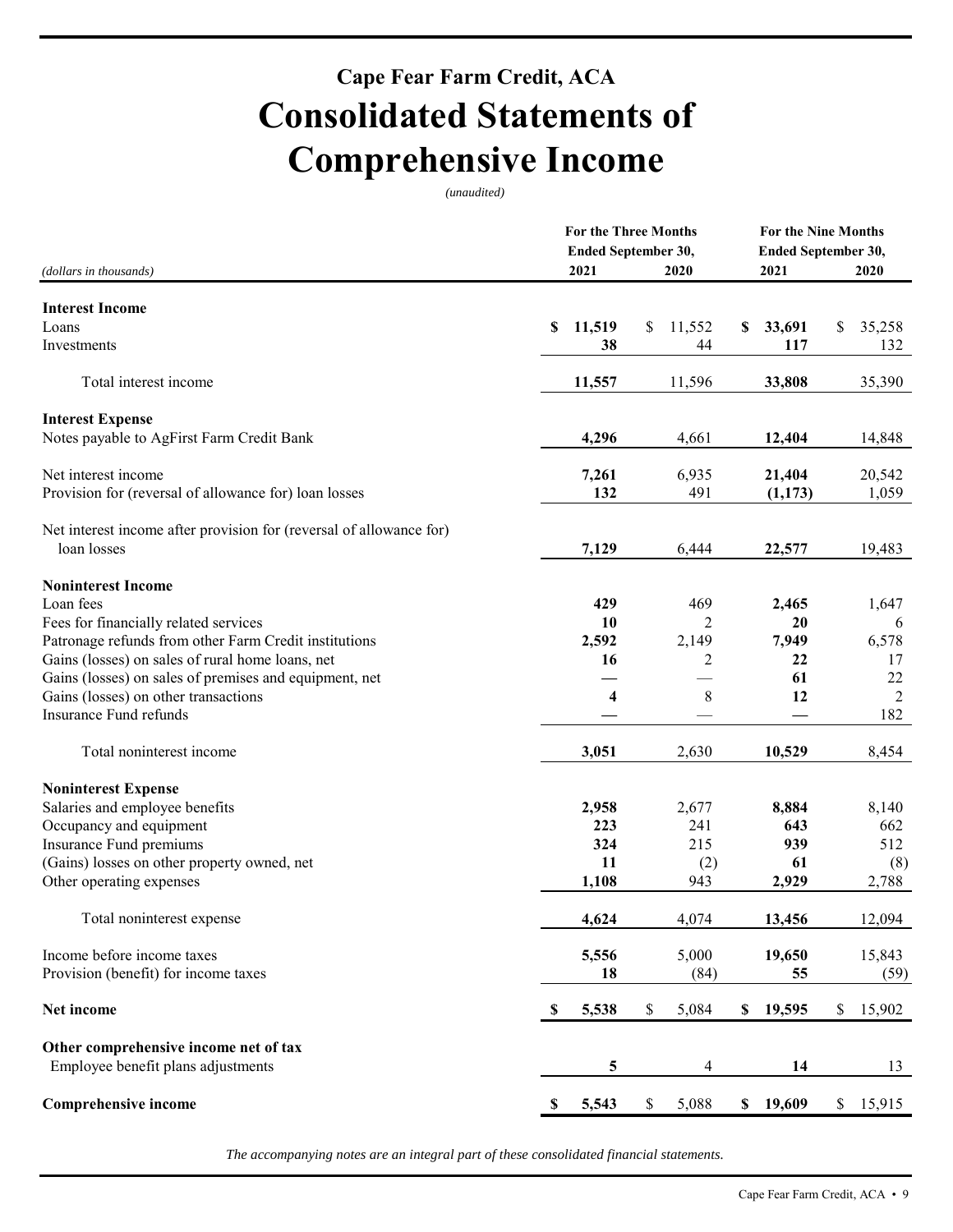# **Cape Fear Farm Credit, ACA Consolidated Statements of Changes in Members' Equity**

*(unaudited)* 

|                                                                                                        | Protected<br><b>Borrower</b><br><b>Stock</b> |          | Capital<br><b>Stock and</b><br>Participation<br><b>Certificates</b> |       |           | <b>Retained Earnings</b> |                    |                   |                                | Accumulated<br>Other | Total                     |                          |
|--------------------------------------------------------------------------------------------------------|----------------------------------------------|----------|---------------------------------------------------------------------|-------|-----------|--------------------------|--------------------|-------------------|--------------------------------|----------------------|---------------------------|--------------------------|
| (dollars in thousands)                                                                                 |                                              |          |                                                                     |       | Allocated |                          | <b>Unallocated</b> |                   | Comprehensive<br>Income (Loss) |                      | Members'<br><b>Equity</b> |                          |
| Balance at December 31, 2019<br>Comprehensive income<br>Protected borrower stock issued/(retired), net | \$                                           | 3<br>(3) | \$                                                                  | 2,450 | \$        | 112,361                  | \$                 | 99,950<br>15,902  | \$                             | (288)<br>13          | S                         | 214,476<br>15,915<br>(3) |
| Capital stock/participation<br>certificates issued/(retired), net<br>Patronage distribution adjustment |                                              |          |                                                                     | 30    |           | 60                       |                    | (60)              |                                |                      |                           | 30                       |
| Balance at September 30, 2020                                                                          |                                              |          | \$                                                                  | 2,480 | \$        | 112,421                  | \$                 | 115,792           | \$                             | (275)                |                           | 230,418                  |
| <b>Balance at December 31, 2020</b><br>Comprehensive income                                            | S                                            |          | \$                                                                  | 2,512 | S.        | 116,377                  | S                  | 102,507<br>19,595 | S                              | (291)<br>14          | S                         | 221,105<br>19,609        |
| Capital stock/participation<br>certificates issued/(retired), net<br>Patronage distribution adjustment |                                              |          |                                                                     | 52    |           | 317                      |                    | (322)             |                                |                      |                           | 52<br>(5)                |
| <b>Balance at September 30, 2021</b>                                                                   | S                                            |          |                                                                     | 2,564 |           | 116,694                  | S.                 | 121,780           | S                              | (277)                |                           | 240,761                  |

*The accompanying notes are an integral part of these consolidated financial statements.*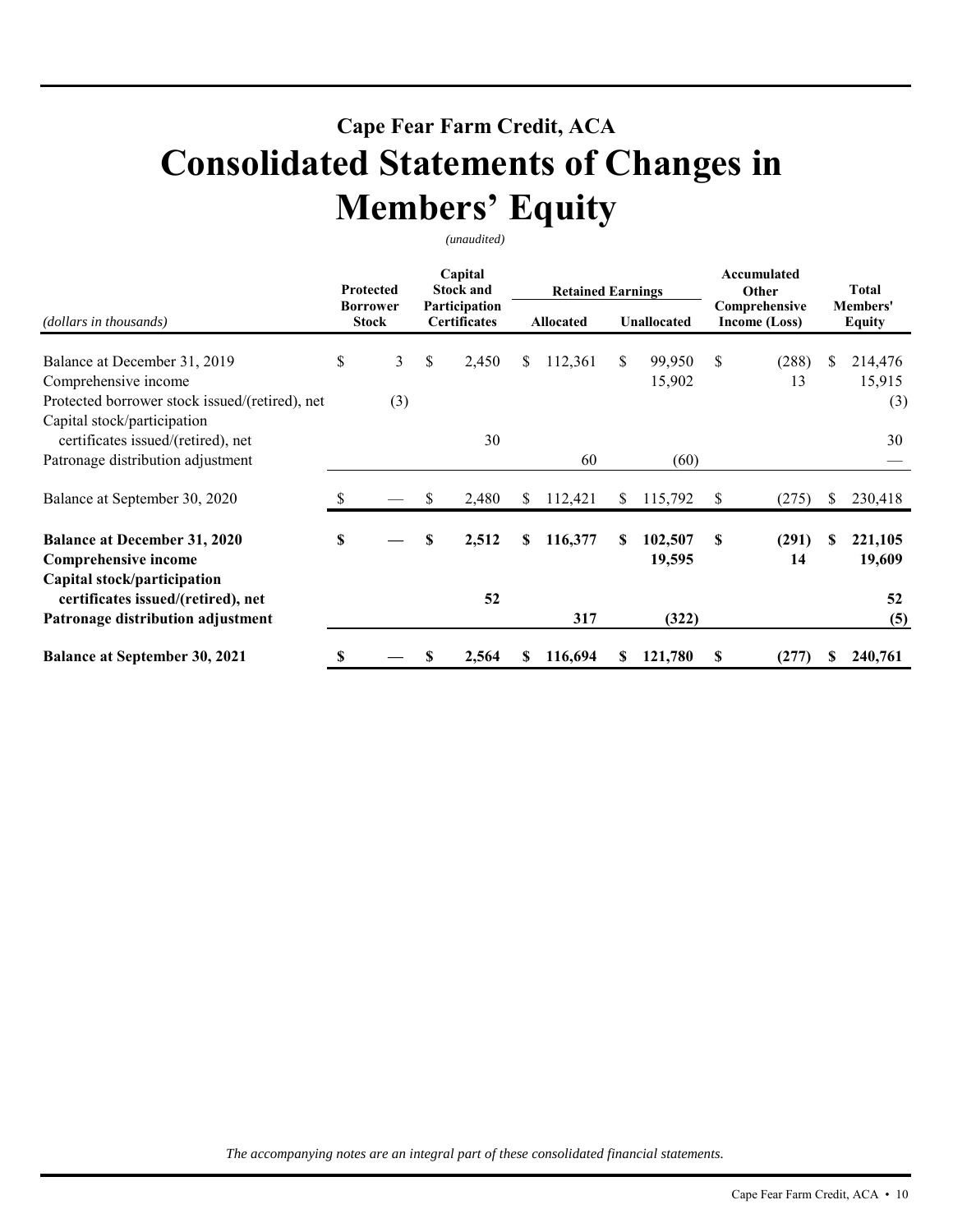# *Cape Fear Farm Credit, ACA*  **Notes to the Consolidated Financial Statements**

*(dollars in thousands, except as noted) (unaudited)* 

### **Note 1 — Organization, Significant Accounting Policies, and Recently Issued Accounting Pronouncements**

#### *Organization*

The accompanying financial statements include the accounts of Cape Fear Farm Credit, ACA and its Production Credit Association (PCA) and Federal Land Credit Association (FLCA) subsidiaries (collectively, the Association). A description of the organization and operations, the significant accounting policies followed, and the financial condition and results of operations for the Association as of and for the year ended December 31, 2020, are contained in the 2020 Annual Report to Shareholders. These unaudited interim consolidated financial statements should be read in conjunction with the latest Annual Report to Shareholders.

### *Basis of Presentation*

In the opinion of management, the accompanying consolidated financial statements contain all adjustments necessary for a fair statement of results for the periods presented. These adjustments are of a normal recurring nature, unless otherwise disclosed.

Certain amounts in the prior period's consolidated financial statements may have been reclassified to conform to the current period presentation. Such reclassifications had no effect on the prior period net income or total capital as previously reported.

 The results of any interim period are not necessarily indicative of those to be expected for a full year.

#### *Significant Accounting Policies*

 The Association's accounting and reporting policies conform financial statements in conformity with GAAP, management market liquidity, real estate prices, etc.) that affect the reported with U.S. generally accepted accounting principles (GAAP) and practices in the financial services industry. To prepare the must make estimates based on assumptions about future economic and market conditions (for example, unemployment, amounts of assets and liabilities at the date of the financial statements, income and expenses during the reporting period, and the related disclosures. Although these estimates contemplate current conditions and expectations of change in the future, it is reasonably possible that actual conditions may be different than anticipated, which could materially affect results of operations and financial condition.

 Management has made significant estimates in several areas, including loans and allowance for loan losses (Note 2, *Loans and Allowance for Loan Losses*), investment securities and

other-than-temporary impairment (Note 3, *Investments*), and financial instruments (Note 6, *Fair Value Measurement*). Actual results could differ from those estimates.

For further details of significant accounting policies, see Note 2, *Summary of Significant Accounting Policies*, from the latest Annual Report.

# *Accounting Standards Updates (ASUs) Issued During the Period and Applicable to the Association*

There were no applicable Updates issued by the Financial Accounting Standards Board (FASB) during the period.

### *ASUs Pending Effective Date*

 For a detailed description of the ASUs below, see the latest Annual Report.

Potential effects of ASUs issued in previous periods:

 subsequent clarifying guidance issued, is intended to companies that are not SEC filers, it will take effect for any possible effects the guidance may have on the In June 2016, the FASB issued ASU 2016-13 Financial Instruments—Credit Losses (Topic 326): Measurement of Credit Losses on Financial Instruments. This Update, and improve financial reporting by requiring timelier recording of credit losses on financial instruments. It requires an organization to measure all expected credit losses for financial assets held at the reporting date through the life of the financial instrument. Financial institutions and other organizations will use forwardlooking information to estimate their credit losses. Additionally, the ASU amends the accounting for credit losses on available-for-sale debt securities and purchased financial assets with credit deterioration. For public fiscal years beginning after December 15, 2022, and interim periods within those fiscal years. Evaluation of statements of financial condition and results of operations is in progress.

#### *Accounting Standards Effective During the Period*

 There were no changes in the accounting principles applied from the latest Annual Report, other than any discussed below.

 No recently adopted accounting guidance issued by the FASB had a significant effect on the current period reporting.

 In October 2020, the FASB issued ASU 2020-10 Codification Improvements. The amendments represent changes to clarify the Codification, correct unintended application of guidance, or make minor improvements to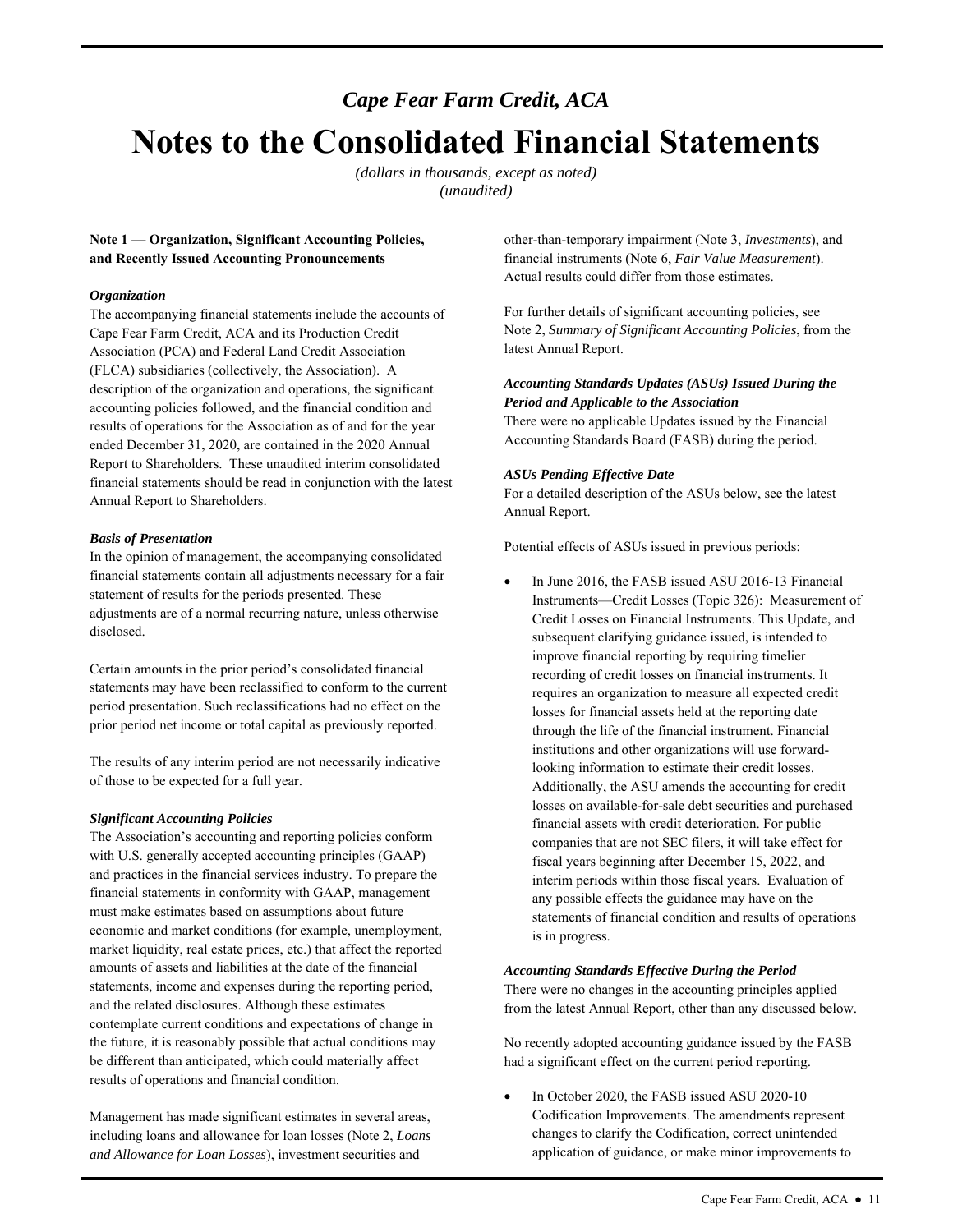the Codification that are not expected to have a significant effect on current accounting practice or create a significant references several disclosure requirements from Section Income Taxes, Foreign Currency, Imputation of Interest, Not For Profits and Real Estate Projects. The amendments administrative cost to most entities. The Update moves or 45 - Other Presentation Matters to Section 50 - Disclosures. It also includes minor changes to other guidance such as Cash Balance Plans, Unusual or Infrequent Items, Transfers and Servicing, Guarantees, had no impact on the statements of financial condition and results of operations.

- and Topic 815. The amendments clarify certain settlement of the forward contract or exercise of the purchased option, would be accounted for under the equity method of accounting or the fair value option in reducing diversity in practice and increasing comparability business entities, the amendments are effective for fiscal condition and results of operations. In January 2020, the FASB issued ASU 2020-01 Investments—Equity Securities (Topic 321), Investments—Equity Method and Joint Ventures (Topic 323), and Derivatives and Hedging (Topic 815): Clarifying the Interactions between Topic 321, Topic 323, interactions between the guidance on accounting for certain equity securities under Topic 321, the guidance on accounting for investments under the equity method in Topic 323, and the guidance in Topic 815. The Update could change how an entity accounts for an equity security under the measurement alternative or a forward contract or purchased option to purchase securities that, upon accordance with Topic 825, Financial Instruments. The amendments are intended to improve current GAAP by of the accounting for these interactions. For public years beginning after December 15, 2020, and interim periods within those fiscal years. Adoption of this guidance had no effect on the statements of financial
- In December 2019, the FASB issued ASU 2019-12 Income Taxes (Topic 740): Simplifying the Accounting for Income Taxes. The amendments simplify the accounting for income taxes by removing the following exceptions:
	- tax allocation when there is a loss from continuing Exception to the incremental approach for intraperiod operations and income or a gain from other items (for example, discontinued operations or other comprehensive income),
	- Exception to the requirement to recognize a deferred tax liability for equity method investments when a foreign subsidiary becomes an equity method investment,
	- Exception to the ability not to recognize a deferred tax liability for a foreign subsidiary when a foreign equity method investment becomes a subsidiary, and
	- date loss exceeds the anticipated loss for the year. Exception to the general methodology for calculating income taxes in an interim period when a year-to-

The amendments also simplify the accounting for income taxes by doing the following:

- similar tax) that is partially based on income as an • Requiring that an entity recognize a franchise tax (or income-based tax and account for any incremental amount incurred as a non-income-based tax,
- Requiring that an entity evaluate when a step up in the tax basis of goodwill should be considered part of the business combination in which the book goodwill was originally recognized and when it should be considered a separate transaction,
- • Specifying that an entity is not required to allocate its separate financial statements; however, an entity may elect to do so (on an entity-by-entity basis) for a legal entity that is both not subject to tax and the consolidated amount of current and deferred tax expense to a legal entity that is not subject to tax in disregarded by the taxing authority,
- enacted change in tax laws or rates in the annual Requiring that an entity reflect the effect of an effective tax rate computation in the interim period that includes the enactment date, and
- Making minor codification improvements for income taxes related to employee stock ownership plans and investments in qualified affordable housing projects accounted for using the equity method.

For public business entities, the amendments in this Update are effective for fiscal years, and interim periods within those fiscal years, beginning after December 15, 2020. Adoption of this guidance did not have a material impact on the statements of financial condition and results of operations.

# **Note 2 — Loans and Allowance for Loan Losses**

 The Association maintains an allowance for loan losses at a probable and estimable losses inherent in the loan portfolio as identified. See Note 3, *Loans and Allowance for Loan Losses*, from the latest Annual Report for further discussion. level considered adequate by management to provide for of the report date. The allowance for loan losses is increased through provisions for loan losses and loan recoveries and is decreased through loan charge-offs and allowance reversals. A review of individual loans in each respective portfolio is performed periodically to determine the appropriateness of risk ratings and to ensure loss exposure to the Association has been

 Credit risk arises from the potential inability of an obligor to meet its repayment obligation. The Association manages credit risk associated with lending activities through an assessment of the credit risk profile of an individual obligor. The Association sets its own underwriting standards and lending policies that provide direction to loan officers and are approved by the Board of Directors.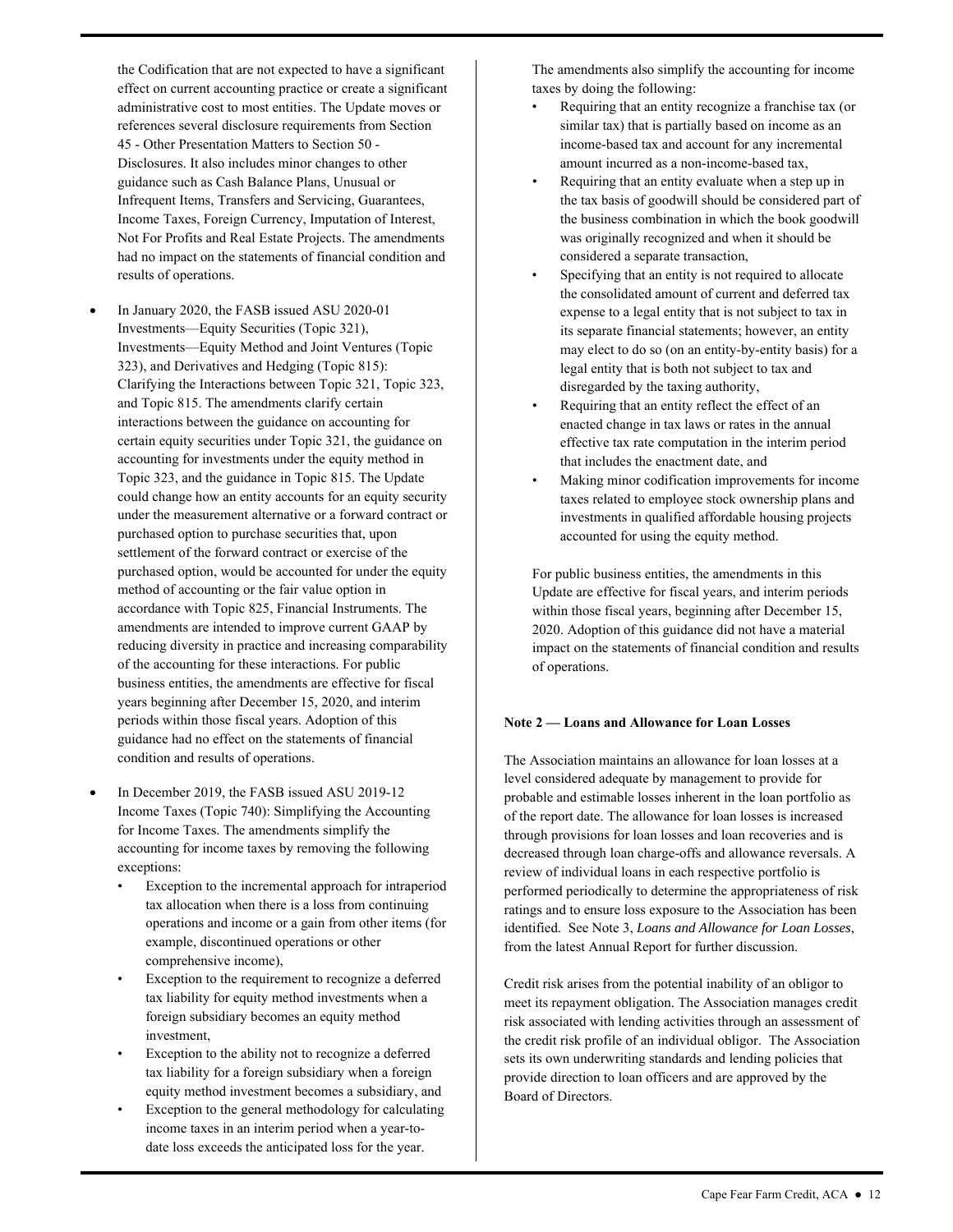#### A summary of loans outstanding at period end follows:

|                                  | September 30, 2021 |   | <b>December 31, 2020</b> |
|----------------------------------|--------------------|---|--------------------------|
| Real estate mortgage             | 773,769            | S | 770.944                  |
| Production and intermediate-term | 205,900            |   | 189,799                  |
| Loans to cooperatives            | 19.478             |   | 7,266                    |
| Processing and marketing         | 26,358             |   | 29,014                   |
| Farm-related business            | 13,626             |   | 13,706                   |
| Communication                    | 4,367              |   | 4.251                    |
| Rural residential real estate    | 6,503              |   | 5,523                    |
| International                    | 3.597              |   | 3,596                    |
| Lease receivables                | 4.912              |   | 1,629                    |
| Total loans                      | 1.058.510          |   | 1.025.728                |

A substantial portion of the Association's lending activities is collateralized, and exposure to credit loss associated with lending activities is reduced accordingly.

 The Association may purchase or sell participation interests with other parties in order to diversify risk, manage loan volume, and comply with Farm Credit Administration (FCA) regulations. The following tables present the principal balance of participation loans at periods ended:

|                                  |                   |                                    |                               |  |                                    |  | <b>September 30, 2021</b>     |  |                                    |  |                               |       |                                    |  |                               |  |
|----------------------------------|-------------------|------------------------------------|-------------------------------|--|------------------------------------|--|-------------------------------|--|------------------------------------|--|-------------------------------|-------|------------------------------------|--|-------------------------------|--|
|                                  |                   | <b>Within AgFirst District</b>     |                               |  | <b>Within Farm Credit System</b>   |  |                               |  | <b>Outside Farm Credit System</b>  |  |                               | Total |                                    |  |                               |  |
|                                  |                   | <b>Participations</b><br>Purchased | <b>Participations</b><br>Sold |  | <b>Participations</b><br>Purchased |  | <b>Participations</b><br>Sold |  | <b>Participations</b><br>Purchased |  | <b>Participations</b><br>Sold |       | <b>Participations</b><br>Purchased |  | <b>Participations</b><br>Sold |  |
| Real estate mortgage             | 262,064<br>19.663 |                                    | $-$                           |  | 7.824                              |  | 39.431                        |  | $\overline{\phantom{0}}$           |  | 59.094                        |       | 269,888                            |  |                               |  |
| Production and intermediate-term |                   | 15.139                             | 191,099                       |  | -                                  |  | 10.999                        |  | 96                                 |  | $\overline{\phantom{0}}$      |       | 15.235                             |  | 202,098                       |  |
| Loans to cooperatives            |                   | 10.408                             |                               |  | 9,097                              |  |                               |  |                                    |  | $\overline{\phantom{0}}$      |       | 19.505                             |  |                               |  |
| Processing and marketing         |                   | 23,207                             | 11,351                        |  |                                    |  |                               |  |                                    |  |                               |       | 23,207                             |  | 11,351                        |  |
| Farm-related business            |                   |                                    | 950                           |  |                                    |  | 4,115                         |  |                                    |  | -                             |       |                                    |  | 5,065                         |  |
| Communication                    |                   | 4,387                              |                               |  |                                    |  |                               |  |                                    |  | $\overline{\phantom{0}}$      |       | 4,387                              |  |                               |  |
| International                    |                   | 3,600                              | -                             |  |                                    |  |                               |  |                                    |  | $\overline{\phantom{0}}$      |       | 3.600                              |  |                               |  |
| Lease receivables                |                   | -                                  | -                             |  | 4.913                              |  | -                             |  |                                    |  | $\overline{\phantom{0}}$      |       | 4.913                              |  |                               |  |
| Total                            |                   | 76,404                             | 465,464                       |  | 14.010                             |  | 22.938                        |  | 39.527                             |  | -                             |       | 129.941                            |  | 488,402                       |  |

|                                  |                                    |                               |                          |                                    |  | December 31, 2020             |  |                                    |  |                               |       |                                    |  |                               |
|----------------------------------|------------------------------------|-------------------------------|--------------------------|------------------------------------|--|-------------------------------|--|------------------------------------|--|-------------------------------|-------|------------------------------------|--|-------------------------------|
|                                  | <b>Within AgFirst District</b>     |                               |                          | <b>Within Farm Credit System</b>   |  |                               |  | <b>Outside Farm Credit System</b>  |  |                               | Total |                                    |  |                               |
|                                  | <b>Participations</b><br>Purchased | <b>Participations</b><br>Sold |                          | <b>Participations</b><br>Purchased |  | <b>Participations</b><br>Sold |  | <b>Participations</b><br>Purchased |  | <b>Participations</b><br>Sold |       | <b>Participations</b><br>Purchased |  | <b>Participations</b><br>Sold |
| Real estate mortgage             | 17.696                             |                               | 250.616                  | $\overline{\phantom{a}}$           |  | $\overline{\phantom{0}}$      |  | 43,301                             |  | $-$                           |       | 60,997                             |  | 250,616                       |
| Production and intermediate-term | 16,025                             |                               | 276,870                  | -                                  |  | 10,999                        |  | 26,274                             |  | -                             |       | 42.299                             |  | 287,869                       |
| Loans to cooperatives            | 4,803                              |                               |                          | 2,473                              |  |                               |  |                                    |  | -                             |       | 7,276                              |  |                               |
| Processing and marketing         | 23,032                             |                               | 36,865                   | -                                  |  |                               |  |                                    |  | -                             |       | 23,032                             |  | 36,865                        |
| Farm-related business            | -                                  |                               | 1,156                    | -                                  |  | 4,954                         |  | $\overline{\phantom{0}}$           |  | -                             |       | -                                  |  | 6.110                         |
| Communication                    | 4.261                              |                               |                          |                                    |  |                               |  |                                    |  | -                             |       | 4,261                              |  |                               |
| International                    | 3,600                              |                               |                          |                                    |  |                               |  |                                    |  | -                             |       | 3,600                              |  |                               |
| Lease receivables                | -                                  |                               | $\overline{\phantom{0}}$ | 1,632                              |  | $\overline{\phantom{0}}$      |  | $\overline{\phantom{0}}$           |  | -                             |       | 1,632                              |  |                               |
| Total                            | 69.417                             |                               | 565,507                  | 4,105                              |  | 5.953                         |  | 69.575                             |  | -                             |       | 143,097                            |  | 581.460                       |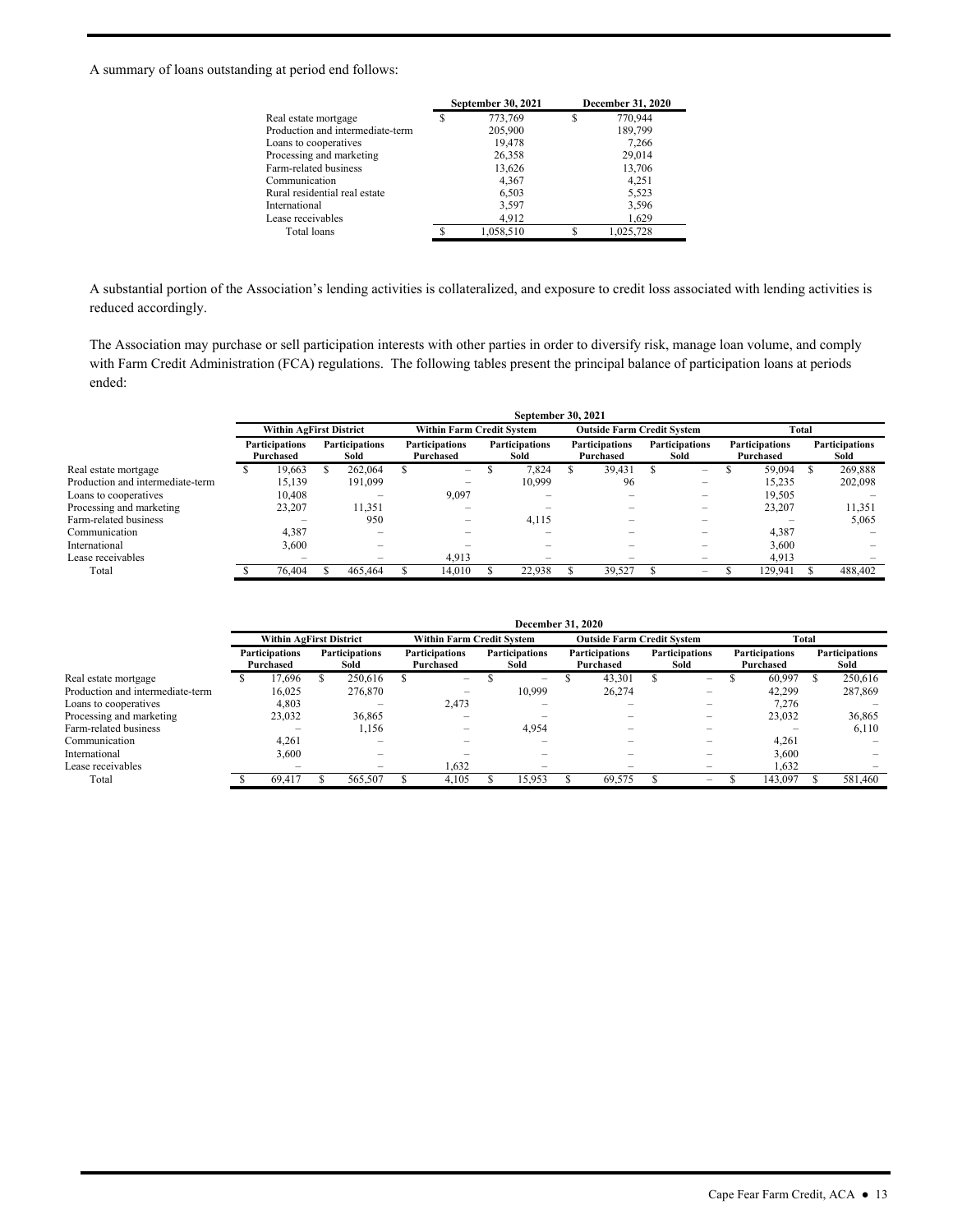discount, finance charges, or acquisition costs and may also reflect a previous direct write-down of the investment. The recorded investment in a receivable is the face amount increased or decreased by applicable accrued interest, unamortized premium,

The following table shows the recorded investment of loans, classified under the FCA Uniform Loan Classification System, as a percentage of the recorded investment of total loans by loan type as of:

|                                   | September 30,<br>2021 | December 31.<br>2020 |                                | September 30,<br>2021 | December 31.<br>2020 |
|-----------------------------------|-----------------------|----------------------|--------------------------------|-----------------------|----------------------|
| Real estate mortgage:             |                       |                      | <b>Communication:</b>          |                       |                      |
| Acceptable                        | 95.51%                | 93.78%               | Acceptable                     | 100.00%               | 100.00%              |
| <b>OAEM</b>                       | 4.05                  | 5.46                 | <b>OAEM</b>                    |                       |                      |
| Substandard/doubtful/loss         | 0.44                  | 0.76                 | Substandard/doubtful/loss      |                       |                      |
|                                   | 100.00%               | 100.00%              |                                | 100.00%               | 100.00%              |
| Production and intermediate-term: |                       |                      | Rural residential real estate: |                       |                      |
| Acceptable                        | 94.90%                | 91.72%               | Acceptable                     | 95.38%                | 93.98%               |
| <b>OAEM</b>                       | 3.43                  | 6.72                 | <b>OAEM</b>                    | 3.40                  | 4.12                 |
| Substandard/doubtful/loss         | 1.67                  | 1.56                 | Substandard/doubtful/loss      | 1.22                  | 1.90                 |
|                                   | 100.00%               | 100.00%              |                                | 100.00%               | 100.00%              |
| Loans to cooperatives:            |                       |                      | <b>International:</b>          |                       |                      |
| Acceptable                        | 100.00%               | 100.00%              | Acceptable                     | 100.00%               | 100.00%              |
| <b>OAEM</b>                       |                       |                      | <b>OAEM</b>                    |                       |                      |
| Substandard/doubtful/loss         |                       |                      | Substandard/doubtful/loss      |                       |                      |
|                                   | 100.00%               | 100.00%              |                                | 100.00%               | 100.00%              |
| Processing and marketing:         |                       |                      | Lease receivables:             |                       |                      |
| Acceptable                        | 100.00%               | 100.00%              | Acceptable                     | 96.03%                | 85.61%               |
| <b>OAEM</b>                       |                       |                      | <b>OAEM</b>                    | 2.05                  | 6.77                 |
| Substandard/doubtful/loss         |                       |                      | Substandard/doubtful/loss      | 1.92                  | 7.62                 |
|                                   | 100.00%               | 100.00%              |                                | 100.00%               | 100.00%              |
| <b>Farm-related business:</b>     |                       |                      | <b>Total loans:</b>            |                       |                      |
| Acceptable                        | 58.00%                | 55.93%               | Acceptable                     | 95.14%                | 93.15%               |
| <b>OAEM</b>                       | 41.48                 | 43.47                | <b>OAEM</b>                    | 4.19                  | 5.96                 |
| Substandard/doubtful/loss         | 0.52                  | 0.60                 | Substandard/doubtful/loss      | 0.67                  | 0.89                 |
|                                   | 100.00%               | 100.00%              |                                | 100.00%               | 100.00%              |

The following tables provide an aging analysis of the recorded investment of past due loans as of:

|                                  |                                   |       |          |                                    |   | September 30, 2021       |   |                                                                |                    |           |  |
|----------------------------------|-----------------------------------|-------|----------|------------------------------------|---|--------------------------|---|----------------------------------------------------------------|--------------------|-----------|--|
|                                  | 30 Through<br>89 Days Past<br>Due |       |          | 90 Days or More<br><b>Past Due</b> |   | <b>Total Past</b><br>Due |   | <b>Not Past Due or</b><br>Less Than 30<br><b>Days Past Due</b> | <b>Total Loans</b> |           |  |
| Real estate mortgage             | \$                                | 3.026 | <b>S</b> | 1.079                              | S | 4.105                    | S | 775,507                                                        | \$.                | 779,612   |  |
| Production and intermediate-term |                                   | 950   |          | 1.401                              |   | 2,351                    |   | 206,389                                                        |                    | 208,740   |  |
| Loans to cooperatives            |                                   |       |          |                                    |   |                          |   | 19.500                                                         |                    | 19.500    |  |
| Processing and marketing         |                                   |       |          |                                    |   |                          |   | 26.394                                                         |                    | 26,394    |  |
| Farm-related business            |                                   | 79    |          | 71                                 |   | 150                      |   | 13.601                                                         |                    | 13,751    |  |
| Communication                    |                                   |       |          |                                    |   |                          |   | 4.367                                                          |                    | 4,367     |  |
| Rural residential real estate    |                                   | 102   |          | 49                                 |   | 151                      |   | 6.382                                                          |                    | 6,533     |  |
| International                    |                                   |       |          |                                    |   |                          |   | 3.603                                                          |                    | 3.603     |  |
| Lease receivables                |                                   |       |          |                                    |   |                          |   | 4,925                                                          |                    | 4,925     |  |
| Total                            |                                   | 4.157 |          | 2.600                              |   | 6.757                    |   | 1.060.668                                                      |                    | 1.067.425 |  |

|                                  |                                   |       |   |                                    |   | December 31, 2020        |   |                                                                |                    |           |  |
|----------------------------------|-----------------------------------|-------|---|------------------------------------|---|--------------------------|---|----------------------------------------------------------------|--------------------|-----------|--|
|                                  | 30 Through<br>89 Days Past<br>Due |       |   | 90 Days or More<br><b>Past Due</b> |   | <b>Total Past</b><br>Due |   | <b>Not Past Due or</b><br><b>Less Than 30</b><br>Days Past Due | <b>Total Loans</b> |           |  |
| Real estate mortgage             |                                   | 937   | S | 2.640                              | S | 3,577                    | S | 772.429                                                        | \$                 | 776,006   |  |
| Production and intermediate-term |                                   | 1.406 |   | 2.706                              |   | 4,112                    |   | 188,079                                                        |                    | 192.191   |  |
| Loans to cooperatives            |                                   |       |   |                                    |   |                          |   | 7.269                                                          |                    | 7,269     |  |
| Processing and marketing         |                                   |       |   |                                    |   |                          |   | 29,062                                                         |                    | 29,062    |  |
| Farm-related business            |                                   | 82    |   |                                    |   | 82                       |   | 13.682                                                         |                    | 13,764    |  |
| Communication                    |                                   |       |   |                                    |   |                          |   | 4.251                                                          |                    | 4,251     |  |
| Rural residential real estate    |                                   | 93    |   | 58                                 |   | 151                      |   | 5.393                                                          |                    | 5,544     |  |
| International                    |                                   |       |   |                                    |   |                          |   | 3.603                                                          |                    | 3,603     |  |
| Lease receivables                |                                   | 207   |   |                                    |   | 207                      |   | 1.442                                                          |                    | 1,649     |  |
| Total                            |                                   | 2.725 |   | 5.404                              |   | 8.129                    |   | 1,025,210                                                      |                    | 1,033,339 |  |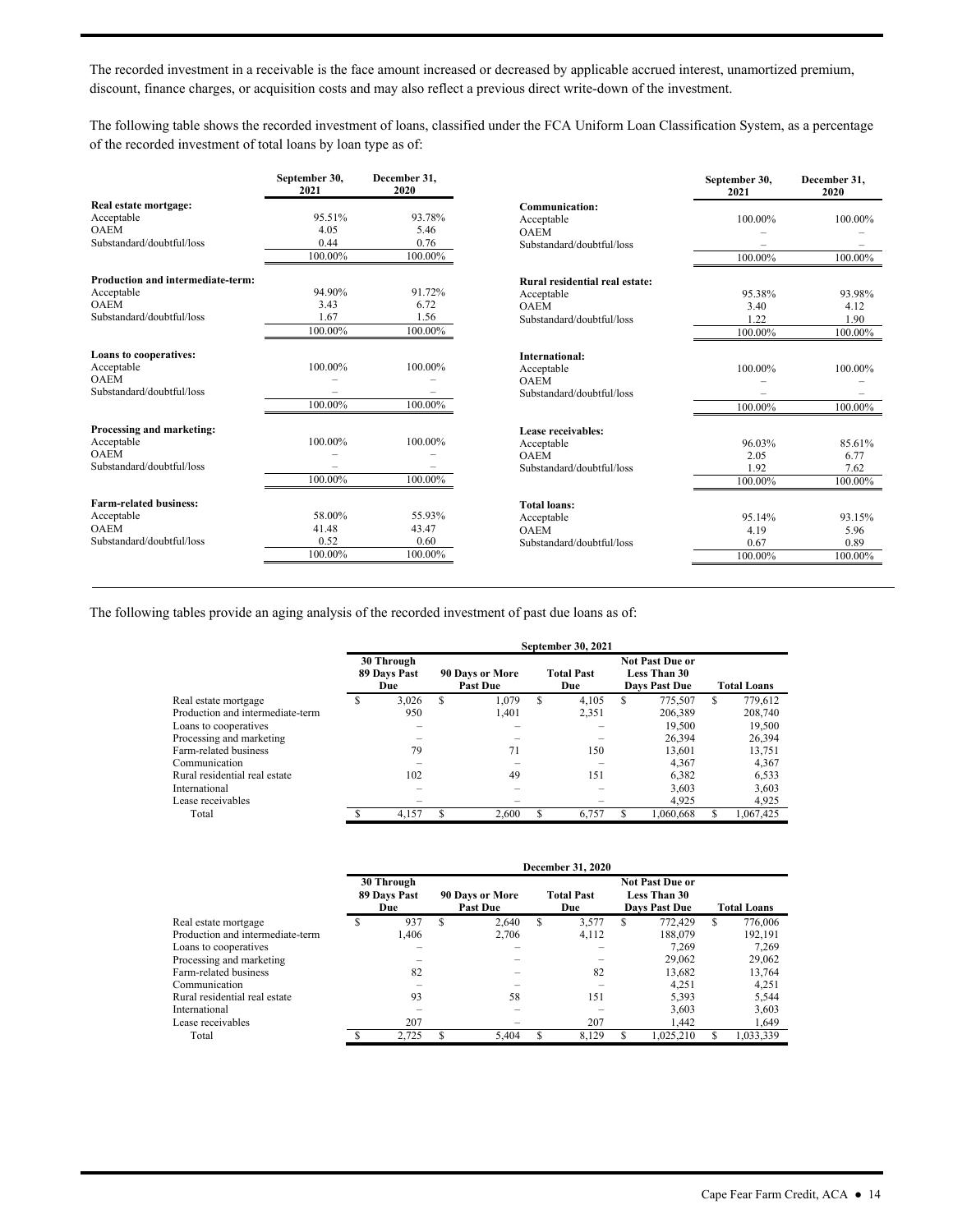Nonperforming assets (including related accrued interest as applicable) and related credit quality statistics at period end were as follows:

|                                                                                                        |               | September 30, 2021 |    | December 31, 2020 |
|--------------------------------------------------------------------------------------------------------|---------------|--------------------|----|-------------------|
| <b>Nonaccrual loans:</b>                                                                               |               |                    |    |                   |
| Real estate mortgage                                                                                   | S             | 3,266              | S  | 4,899             |
| Production and intermediate-term                                                                       |               | 2,331              |    | 3,960             |
| Farm-related business                                                                                  |               | 71                 |    | 82                |
| Rural residential real estate                                                                          |               | 60                 |    | 83                |
| Lease receivables                                                                                      |               | 94                 |    | 126               |
| Total                                                                                                  | $\mathbb{S}$  | 5,822              | \$ | 9,150             |
| <b>Accruing restructured loans:</b>                                                                    |               |                    |    |                   |
| Real estate mortgage                                                                                   | S             | 1,590              | S  | 1,849             |
| Production and intermediate-term                                                                       |               | 2,761              |    | 3,417             |
| Rural residential real estate                                                                          |               |                    |    | 10                |
| Total                                                                                                  | -S            | 4,358              | \$ | 5,276             |
| Accruing loans 90 days or more past due:                                                               |               |                    |    |                   |
| Real estate mortgage                                                                                   | \$            | 88                 | \$ |                   |
| Total                                                                                                  |               | 88                 | \$ |                   |
| Total nonperforming loans                                                                              | \$            | 10,268             | S  | 14,426            |
| Other property owned                                                                                   |               | 282                |    |                   |
| Total nonperforming assets                                                                             | <sup>\$</sup> | 10,550             | S  | 14,426            |
| Nonaccrual loans as a percentage of total loans<br>Nonperforming assets as a percentage of total loans |               | $0.55\%$           |    | 0.89%             |
| and other property owned                                                                               |               | 1.00%              |    | 1.41%             |
| Nonperforming assets as a percentage of capital                                                        |               | 4.38%              |    | 6.52%             |

 which it is probable that all principal and interest will not be collected according to the contractual terms of the loan. The following table presents information related to the recorded investment of impaired loans at period end. Impaired loans are loans for

|                                      |   | <b>September 30, 2021</b> |    | <b>December 31, 2020</b> |
|--------------------------------------|---|---------------------------|----|--------------------------|
| Impaired nonaccrual loans:           |   |                           |    |                          |
| Current as to principal and interest | S | 3,005                     | S  | 3,181                    |
| Past due                             |   | 2,817                     |    | 5,969                    |
| Total                                |   | 5,822                     | ¢  | 9,150                    |
| <b>Impaired accrual loans:</b>       |   |                           |    |                          |
| Restructured                         |   | 4,358                     | S  | 5,276                    |
| 90 days or more past due             |   | 88                        |    |                          |
| Total                                |   | 4.446                     | \$ | 5,276                    |
| Total impaired loans                 |   | 10,268                    | ¢  | 14.426                   |
| Additional commitments to lend       |   |                           |    |                          |
|                                      |   |                           |    |                          |

 The following tables present additional impaired loan information at period end. Unpaid principal balance represents the contractual principal balance of the loan.

|                                                                                                                    |     | September 30, 2021         |          |                                              |     | <b>Three Months Ended</b><br><b>September 30, 2021</b> |     |                              | <b>Nine Months Ended</b><br><b>September 30, 2021</b> |                                                                  |                                     |                            |                                                                         |            |
|--------------------------------------------------------------------------------------------------------------------|-----|----------------------------|----------|----------------------------------------------|-----|--------------------------------------------------------|-----|------------------------------|-------------------------------------------------------|------------------------------------------------------------------|-------------------------------------|----------------------------|-------------------------------------------------------------------------|------------|
| <b>Impaired loans:</b>                                                                                             |     | Recorded<br>Investment     |          | <b>Unpaid</b><br>Principal<br><b>Balance</b> |     | <b>Related</b><br><b>Allowance</b>                     |     | Average<br>Impaired<br>Loans |                                                       | <b>Interest Income</b><br>Recognized on<br><b>Impaired Loans</b> | Average<br><b>Impaired</b><br>Loans |                            | <b>Interest Income</b><br><b>Recognized on</b><br><b>Impaired Loans</b> |            |
| With a related allowance for credit losses:                                                                        |     |                            |          |                                              |     |                                                        |     |                              |                                                       |                                                                  |                                     |                            |                                                                         |            |
| Real estate mortgage<br>Production and intermediate-term<br>Farm-related business                                  | \$. | 694<br>1,494               | <b>S</b> | 847<br>1,442                                 | S   | 87<br>285                                              | S   | 731<br>1,575                 | S                                                     | 10<br>23                                                         | S                                   | 826<br>1,780               | S                                                                       | 41<br>89   |
| Rural residential real estate<br>Lease receivables                                                                 |     |                            |          |                                              |     | -                                                      |     |                              |                                                       |                                                                  |                                     |                            |                                                                         |            |
| Total                                                                                                              |     | 2,188                      |          | 2,289                                        | S   | 372                                                    | S   | 2,306                        | \$.                                                   | 33                                                               | S                                   | 2,606                      | S                                                                       | 130        |
| With no related allowance for credit losses:                                                                       |     |                            |          |                                              |     |                                                        |     |                              |                                                       |                                                                  |                                     |                            |                                                                         |            |
| Real estate mortgage<br>Production and intermediate-term<br>Farm-related business<br>Rural residential real estate | S.  | 4,250<br>3,598<br>71<br>67 | S        | 4.957<br>3,896<br>76<br>154                  | S   |                                                        | S   | 4,478<br>3,791<br>75<br>71   | S                                                     | 65<br>54                                                         | S                                   | 5.061<br>4,284<br>85<br>80 | S                                                                       | 253<br>214 |
| Lease receivables                                                                                                  |     | 94                         |          | 95                                           |     | -                                                      |     | 100                          |                                                       | $\overline{2}$                                                   |                                     | 112                        |                                                                         | 6          |
| Total                                                                                                              |     | 8,080                      | £.       | 9,178                                        | S   | $\overline{\phantom{m}}$                               | \$. | 8,515                        | S                                                     | 123                                                              | S                                   | 9,622                      | S                                                                       | 481        |
| <b>Total impaired loans:</b>                                                                                       |     |                            |          |                                              |     |                                                        |     |                              |                                                       |                                                                  |                                     |                            |                                                                         |            |
| Real estate mortgage<br>Production and intermediate-term<br>Farm-related business<br>Rural residential real estate | S   | 4,944<br>5,092<br>71<br>67 | S        | 5,804<br>5,338<br>76<br>154                  | S   | 87<br>285                                              | S   | 5,209<br>5,366<br>75<br>71   | S                                                     | 75<br>77                                                         | \$                                  | 5,887<br>6.064<br>85<br>80 | S                                                                       | 294<br>303 |
| Lease receivables<br>Total                                                                                         |     | 94<br>10,268               | S        | 95<br>11,467                                 | \$. | $\equiv$<br>372                                        | \$. | 100<br>10,821                | S.                                                    | $\overline{2}$<br>156                                            | S                                   | 112<br>12,228              | S                                                                       | 611        |
|                                                                                                                    |     |                            |          |                                              |     |                                                        |     |                              |                                                       |                                                                  |                                     |                            |                                                                         |            |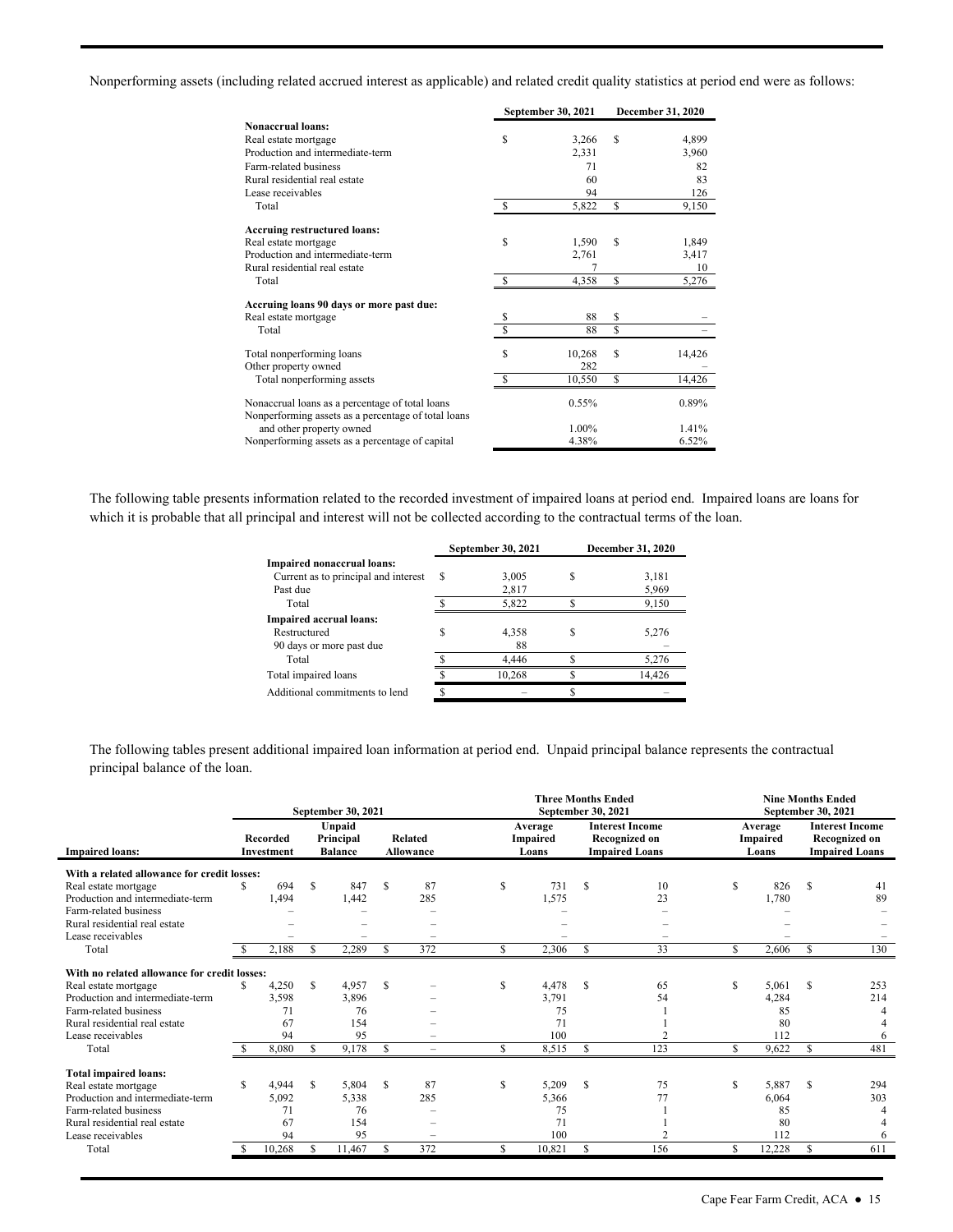|                                              |     |                                      |    | December 31, 2020                     |   |                                    | Year Ended December 31, 2020 |                              |                                                                         |       |  |  |
|----------------------------------------------|-----|--------------------------------------|----|---------------------------------------|---|------------------------------------|------------------------------|------------------------------|-------------------------------------------------------------------------|-------|--|--|
| <b>Impaired loans:</b>                       |     | <b>Recorded</b><br><b>Investment</b> |    | Unpaid<br>Principal<br><b>Balance</b> |   | <b>Related</b><br><b>Allowance</b> |                              | Average<br>Impaired<br>Loans | <b>Interest Income</b><br><b>Recognized on</b><br><b>Impaired Loans</b> |       |  |  |
| With a related allowance for credit losses:  |     |                                      |    |                                       |   |                                    |                              |                              |                                                                         |       |  |  |
| Real estate mortgage                         | S   | 1,634                                | S  | 1,863                                 | S | 359                                | \$                           | 2.113                        | S                                                                       | 189   |  |  |
| Production and intermediate-term             |     | 1,860                                |    | 2,006                                 |   | 428                                |                              | 2,406                        |                                                                         | 215   |  |  |
| Farm-related business                        |     |                                      |    |                                       |   |                                    |                              |                              |                                                                         |       |  |  |
| Rural residential real estate                |     |                                      |    |                                       |   |                                    |                              |                              |                                                                         |       |  |  |
| Lease receivables                            |     | 126                                  |    | 126                                   |   | 58                                 |                              | 162                          |                                                                         | 15    |  |  |
| Total                                        |     | 3,620                                | \$ | 3,995                                 | S | 845                                | S                            | 4,681                        | S                                                                       | 419   |  |  |
| With no related allowance for credit losses: |     |                                      |    |                                       |   |                                    |                              |                              |                                                                         |       |  |  |
| Real estate mortgage                         | S   | 5,114                                | S  | 5,629                                 | S |                                    | \$                           | 6,613                        | S                                                                       | 592   |  |  |
| Production and intermediate-term             |     | 5,517                                |    | 5,566                                 |   |                                    |                              | 7,134                        |                                                                         | 639   |  |  |
| Farm-related business                        |     | 82                                   |    | 85                                    |   |                                    |                              | 106                          |                                                                         | 9     |  |  |
| Rural residential real estate                |     | 93                                   |    | 176                                   |   |                                    |                              | 121                          |                                                                         | 11    |  |  |
| Lease receivables                            |     |                                      |    |                                       |   | -                                  |                              |                              |                                                                         |       |  |  |
| Total                                        | -S  | 10,806                               | \$ | 11,456                                | S | -                                  | S                            | 13,974                       | S                                                                       | 1,251 |  |  |
| <b>Total impaired loans:</b>                 |     |                                      |    |                                       |   |                                    |                              |                              |                                                                         |       |  |  |
| Real estate mortgage                         | S   | 6,748                                | S  | 7,492                                 | S | 359                                | \$                           | 8,726                        | S                                                                       | 781   |  |  |
| Production and intermediate-term             |     | 7,377                                |    | 7.572                                 |   | 428                                |                              | 9.540                        |                                                                         | 854   |  |  |
| Farm-related business                        |     | 82                                   |    | 85                                    |   |                                    |                              | 106                          |                                                                         | 9     |  |  |
| Rural residential real estate                |     | 93                                   |    | 176                                   |   |                                    |                              | 121                          |                                                                         | 11    |  |  |
| Lease receivables                            |     | 126                                  |    | 126                                   |   | 58                                 |                              | 162                          |                                                                         | 15    |  |  |
| Total                                        | \$. | 14,426                               | S. | 15,451                                | S | 845                                | S                            | 18,655                       | S                                                                       | 1.670 |  |  |

A summary of changes in the allowance for loan losses and recorded investment in loans for each reporting period follows:

|                                                        |               | <b>Real Estate</b><br>Mortgage |               | Production<br>and<br><b>Intermediate-</b><br>term |               | Agribusiness*            |               | Communication            |               | Power and<br>Water/Waste<br><b>Disposal</b> |               | Rural<br><b>Residential</b><br><b>Real Estate</b> |               | <b>International</b>     |              | Lease<br><b>Receivables</b>     |                    | <b>Total</b>    |
|--------------------------------------------------------|---------------|--------------------------------|---------------|---------------------------------------------------|---------------|--------------------------|---------------|--------------------------|---------------|---------------------------------------------|---------------|---------------------------------------------------|---------------|--------------------------|--------------|---------------------------------|--------------------|-----------------|
| Activity related to the allowance for credit losses:   |               |                                |               |                                                   |               |                          |               |                          |               |                                             |               |                                                   |               |                          |              |                                 |                    |                 |
| Balance at June 30, 2021                               | \$            | 5,119                          | \$            | 2,975                                             | \$            | 267                      | \$            | 30                       | S             | $\overline{c}$                              | S             | 44                                                | \$            | 29                       | S            | 30                              | \$                 | 8,496           |
| Charge-offs                                            |               | (253)                          |               | (1)                                               |               | (1)                      |               |                          |               |                                             |               |                                                   |               |                          |              | $\overline{\phantom{0}}$        |                    | (255)           |
| Recoveries                                             |               | $\overline{c}$                 |               | 90                                                |               | L.                       |               |                          |               |                                             |               |                                                   |               |                          |              |                                 |                    | 92              |
| Provision for loan losses                              |               | 188                            |               | (62)                                              |               | $\overline{4}$           |               |                          |               |                                             |               |                                                   |               |                          |              |                                 |                    | 132             |
| Balance at September 30, 2021                          | $\mathbb{S}$  | 5,056                          | \$            | 3,002                                             | \$            | 270                      | \$            | 30                       | <b>S</b>      | $\overline{3}$                              | $\mathbb{S}$  | 44                                                | <sup>\$</sup> | 30                       | $\mathbb{S}$ | 30                              | <sup>\$</sup>      | 8,465           |
| Balance at December 31, 2020<br>Charge-offs            | <sup>\$</sup> | 6,122<br>(278)                 | <sup>\$</sup> | 3,581<br>(644)                                    | S             | 313<br>(3)               | $\mathbb{S}$  | 35                       | \$            | 3                                           | $\mathbf S$   | 52<br>÷                                           | $\mathbf S$   | 34                       | \$           | 92<br>$\equiv$                  | \$                 | 10,232<br>(925) |
| Recoveries                                             |               | 18                             |               | 161                                               |               | 152                      |               |                          |               |                                             |               | L.                                                |               | $\sim$                   |              | $\equiv$                        |                    | 331             |
| Provision for loan losses                              |               | (806)                          |               | (96)                                              |               | (192)                    |               | (5)                      |               |                                             |               | (8)                                               |               | (4)                      |              | (62)                            |                    | (1, 173)        |
| Balance at September 30, 2021                          | \$            | 5,056                          | \$            | 3,002                                             | S             | 270                      | S             | 30                       | S             | 3                                           | S             | 44                                                | S             | 30                       | S            | 30                              | S                  | 8,465           |
| Balance at June 30, 2020<br>Charge-offs                | $\mathbb{S}$  | 5,736<br>(5)                   | \$            | 3.934<br>$\overline{\phantom{a}}$                 | <sup>\$</sup> | 665<br>L.                | $\mathbb{S}$  | 33                       | <b>S</b>      | $\mathbf{3}$                                | <b>S</b>      | 48<br>L.                                          | $\mathbf S$   | 32                       | <b>S</b>     | 90<br>$\overline{\phantom{a}}$  | $\mathbb{S}$       | 10,541<br>(5)   |
| Recoveries                                             |               | ÷                              |               | 8                                                 |               | $\overline{\phantom{0}}$ |               |                          |               |                                             |               | $\overline{\phantom{0}}$                          |               |                          |              |                                 |                    | 8               |
| Provision for loan losses                              |               | 200                            |               | 318                                               |               | (35)                     |               | $\overline{c}$           |               |                                             |               | 3                                                 |               | $\overline{2}$           |              |                                 |                    | 491             |
| Balance at September 30, 2020                          | <sup>\$</sup> | 5,931                          | S             | 4.260                                             | S             | 630                      | S             | 35                       | <sup>S</sup>  | 3                                           | <sup>\$</sup> | 51                                                | S.            | 34                       | <b>S</b>     | 91                              | <sup>\$</sup>      | 11.035          |
| Balance at December 31, 2019<br>Charge-offs            | <sup>\$</sup> | 5,635<br>(22)                  | <sup>\$</sup> | 3,823<br>$\overline{\phantom{a}}$                 | S             | 274<br>÷                 | \$            | 31                       | <b>S</b>      | 3                                           | S             | 45<br>÷                                           | S             | 30<br>÷                  | \$           | 113<br>$\overline{\phantom{a}}$ | \$                 | 9,954<br>(22)   |
| Recoveries                                             |               | L.                             |               | 44                                                |               |                          |               |                          |               |                                             |               | $\overline{\phantom{0}}$                          |               |                          |              | $\overline{\phantom{a}}$        |                    | 44              |
| Provision for loan losses                              |               | 318                            |               | 393                                               |               | 356                      |               | 4                        |               |                                             |               | 6                                                 |               | $\overline{4}$           |              | (22)                            |                    | 1,059           |
| Balance at September 30, 2020                          | <sup>\$</sup> | 5,931                          | <sup>\$</sup> | 4,260                                             | <sup>\$</sup> | 630                      | <sup>\$</sup> | 35                       | <sup>S</sup>  | 3                                           | S             | 51                                                | S             | 34                       | S            | 91                              | $\mathbf{\hat{s}}$ | 11,035          |
| Allowance on loans evaluated for impairment:           |               |                                |               |                                                   |               |                          |               |                          |               |                                             |               |                                                   |               |                          |              |                                 |                    |                 |
| Individually                                           | S             | 87                             | S             | 285                                               | <sup>\$</sup> | L.                       | \$            | L.                       | $\mathbb{S}$  |                                             | <sup>\$</sup> | Ľ.                                                | S             |                          | \$           | $\overline{\phantom{0}}$        | \$                 | 372             |
| Collectively                                           |               | 4,969                          |               | 2,717                                             |               | 270                      |               | 30                       |               | 3                                           |               | 44                                                |               | 30                       |              | 30                              |                    | 8,093           |
| Balance at September 30, 2021                          | \$            | 5,056                          | \$            | 3,002                                             | \$            | 270                      | \$            | 30                       | $\mathbb{S}$  | 3                                           | $\mathbb{S}$  | 44                                                | S             | $\overline{30}$          | $\mathbb{S}$ | 30                              | \$                 | 8,465           |
|                                                        |               |                                |               |                                                   |               |                          |               |                          |               |                                             |               |                                                   |               |                          |              |                                 |                    |                 |
| Individually                                           | S             | 359                            | S             | 428                                               | S             | $\overline{\phantom{0}}$ | S             | $\overline{\phantom{0}}$ | S             | $\overline{\phantom{0}}$                    | <sup>\$</sup> | $\overline{\phantom{a}}$                          | <sup>\$</sup> | $\equiv$                 | $\mathbb{S}$ | 58                              | <sup>\$</sup>      | 845             |
| Collectively                                           |               | 5,763                          |               | 3,153                                             |               | 313                      |               | 35                       |               | 3                                           |               | 52                                                |               | 34                       |              | 34                              |                    | 9,387           |
| Balance at December 31, 2020                           | <sup>\$</sup> | 6,122                          | \$            | 3,581                                             | <sup>\$</sup> | 313                      | $\mathbb{S}$  | $\overline{35}$          | <b>S</b>      | 3                                           | <b>S</b>      | 52                                                | $\mathbf S$   | 34                       | <b>S</b>     | 92                              | <sup>\$</sup>      | 10.232          |
| Recorded investment in loans evaluated for impairment: |               |                                |               |                                                   |               |                          |               |                          |               |                                             |               |                                                   |               |                          |              |                                 |                    |                 |
| Individually                                           | S             | 4,946                          | \$            | 5,133                                             | \$            | 71                       | \$            | $\overline{\phantom{0}}$ | $\mathbb{S}$  |                                             | $\mathbb{S}$  | 67                                                | \$            | $\overline{\phantom{0}}$ | \$           | 95                              | $\mathbb{S}$       | 10,312          |
| Collectively                                           |               | 774,666                        |               | 203,607                                           |               | 59,574                   |               | 4,367                    |               |                                             |               | 6,466                                             |               | 3,603                    |              | 4,830                           |                    | 1,057,113       |
| Balance at September 30, 2021                          | <sup>\$</sup> | 779,612                        | S             | 208,740                                           | S             | 59,645                   | \$            | 4,367                    | $\mathsf{\$}$ | $\equiv$                                    | \$            | 6,533                                             | <sup>\$</sup> | 3,603                    | S            | 4,925                           | S                  | 1,067,425       |
| Individually                                           | S             | 7.007                          | S             | 6,354                                             | S             | 184                      | S             | L,                       | <b>S</b>      | $\overline{\phantom{0}}$                    | <sup>\$</sup> | 93                                                | S             | $\equiv$                 | S            | 219                             | <sup>\$</sup>      | 13,857          |
| Collectively                                           |               | 768,999                        |               | 185,837                                           |               | 49,911                   |               | 4,251                    |               |                                             |               | 5,451                                             |               | 3,603                    |              | 1,430                           |                    | 1,019,482       |
| Balance at December 31, 2020                           | \$            | 776,006                        | \$            | 192,191                                           | <sup>S</sup>  | 50,095                   | \$            | 4,251                    | <sup>\$</sup> |                                             | \$            | 5,544                                             | \$            | 3,603                    | \$           | 1,649                           | \$                 | 1,033,339       |

*\*Includes the loan types: Loans to cooperatives, Processing and marketing, and Farm-related business.*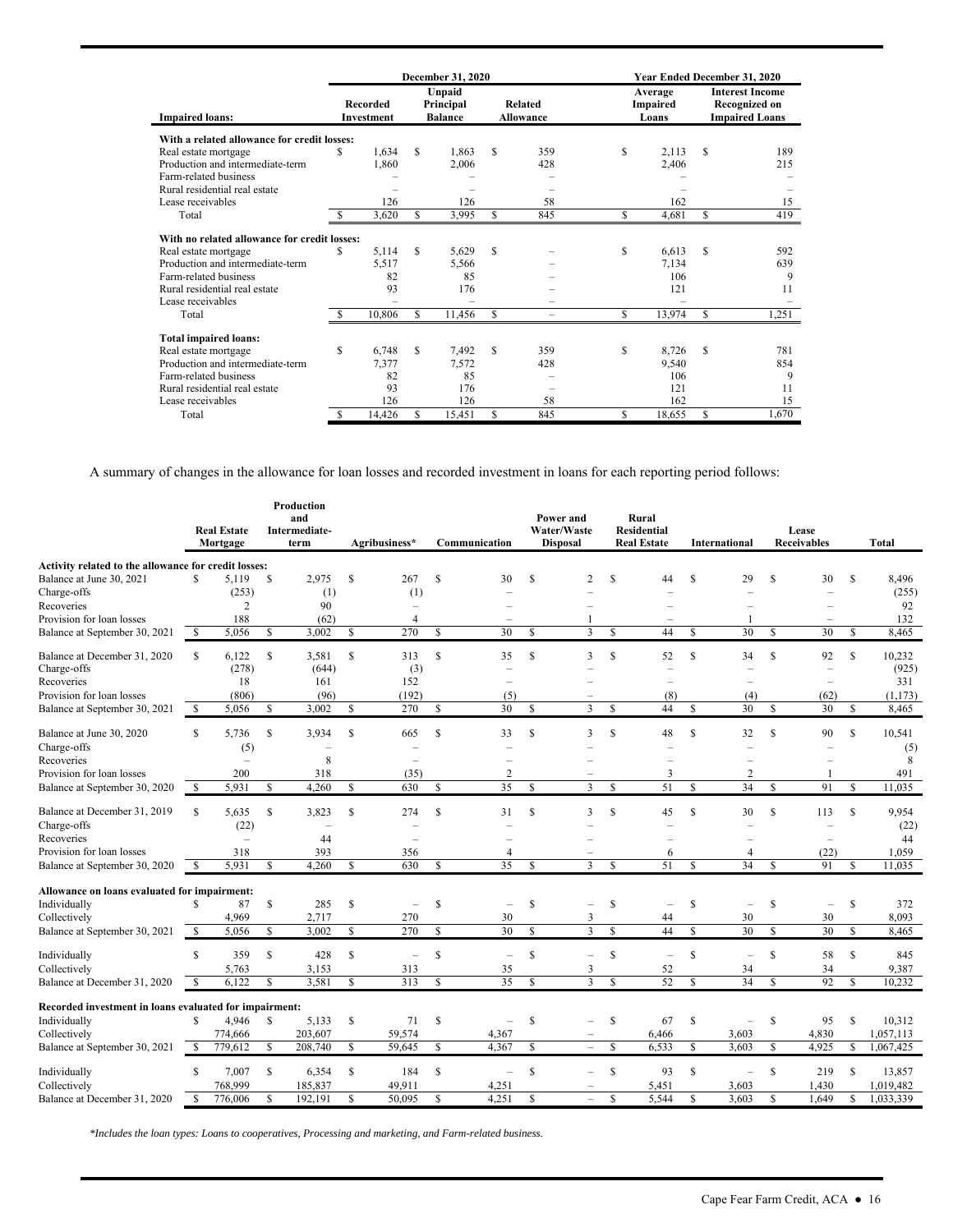A restructuring of a debt constitutes a troubled debt restructuring (TDR) if the creditor for economic or legal reasons related to the debtor's financial difficulties grants a concession to the debtor that it would not otherwise consider. The following tables present additional information about pre-modification and post-modification outstanding recorded investment and the effects of the modifications that occurred during the periods presented. There were no new TDRs that occurred during the three months ended September 30, 2021.

|                                        |  | Nine Months Ended September 30, 2021 |                          |    |                      |                          |  |       |                    |
|----------------------------------------|--|--------------------------------------|--------------------------|----|----------------------|--------------------------|--|-------|--------------------|
| <b>Outstanding Recorded Investment</b> |  | <b>Interest</b><br>Concessions       | Principal<br>Concessions |    | Other<br>Concessions |                          |  | Total | <b>Charge-offs</b> |
| Pre-modification:                      |  |                                      |                          |    |                      |                          |  |       |                    |
| Real estate mortgage                   |  | -                                    |                          | 31 |                      |                          |  | 31    |                    |
| Total                                  |  | -                                    |                          | 31 |                      | $\overline{\phantom{0}}$ |  | 31    |                    |
| <b>Post-modification:</b>              |  |                                      |                          |    |                      |                          |  |       |                    |
| Real estate mortgage                   |  | $\overline{\phantom{a}}$             |                          | 19 | \$.                  | $\overline{\phantom{0}}$ |  | 19    | (12)               |
| Total                                  |  | -                                    |                          | 19 |                      | -                        |  | 19    | (12)               |

| <b>Outstanding Recorded Investment</b>             | Interest<br>Concessions  | Principal<br>Concessions | Other<br>Concessions     |  | Total    | <b>Charge-offs</b> |  |
|----------------------------------------------------|--------------------------|--------------------------|--------------------------|--|----------|--------------------|--|
| Pre-modification:<br>Real estate mortgage<br>Total | $\overline{\phantom{a}}$ | 90<br>90                 | -<br>-                   |  | 90<br>90 |                    |  |
| Post-modification:<br>Real estate mortgage         |                          | 103                      |                          |  | 103      |                    |  |
| Total                                              | $\overline{\phantom{0}}$ | 103                      | $\overline{\phantom{0}}$ |  | 103      |                    |  |

| <b>Outstanding Recorded Investment</b>                    | <b>Interest</b><br>Concessions                       | Principal<br>Concessions | Other<br>Concessions |  | Total      | <b>Charge-offs</b> |  |
|-----------------------------------------------------------|------------------------------------------------------|--------------------------|----------------------|--|------------|--------------------|--|
| <b>Pre-modification:</b><br>Real estate mortgage<br>Total | $\overline{\phantom{a}}$<br>-                        | 90<br>90                 |                      |  | 97<br>97   |                    |  |
| Post-modification:<br>Real estate mortgage<br>Total       | $\overline{\phantom{m}}$<br>$\overline{\phantom{0}}$ | 103<br>103               |                      |  | 110<br>110 |                    |  |

 Interest concessions may include interest forgiveness and interest deferment. Principal concessions may include principal forgiveness, principal deferment, and maturity extension. Other concessions may include additional compensation received which might be in the form of cash or other assets.

 periods presented. Payment default is defined as a payment that was thirty days or more past due. There were no TDRs that occurred during the previous twelve months and for which there was a subsequent payment default during the

The following table provides information at period end on outstanding loans restructured in troubled debt restructurings. These loans are included as impaired loans in the impaired loan table:

|                                  |                           | <b>Total TDRs</b> |                          | <b>Nonaccrual TDRs</b> |                    |  |                          |  |  |  |  |
|----------------------------------|---------------------------|-------------------|--------------------------|------------------------|--------------------|--|--------------------------|--|--|--|--|
|                                  | <b>September 30, 2021</b> |                   | <b>December 31, 2020</b> |                        | September 30, 2021 |  | <b>December 31, 2020</b> |  |  |  |  |
| Real estate mortgage             | 2,685                     |                   | 2,849                    |                        | 1.095              |  | 000.1                    |  |  |  |  |
| Production and intermediate-term | 3.947                     |                   | 4.252                    |                        | 1.186              |  | 835                      |  |  |  |  |
| Rural residential real estate    |                           |                   | 19                       |                        |                    |  |                          |  |  |  |  |
| Total loans                      | 6.641                     |                   | 7.120                    |                        | 2.283              |  | .844                     |  |  |  |  |
| Additional commitments to lend   |                           |                   |                          |                        |                    |  |                          |  |  |  |  |

#### **Note 3 — Investments**

#### *Investments in Debt Securities*

 approved by the FCA. In its Conditions of Approval for the program, the FCA generally considers a RAB ineligible if its The Association's investments consist of Rural America Bonds (RABs), which are private placement securities purchased under the Mission Related Investment (MRI) program

 the MRI program, approved on a case-by-case basis by FCA, investment rating, based on the internal 14-point risk rating scale used to also grade loans, falls below 9 and requires System institutions to provide notification to FCA when a security becomes ineligible. Any other bonds purchased under may have different eligibility requirements. At September 30, 2021, the Association held no RABs whose credit quality had deteriorated beyond the program limits.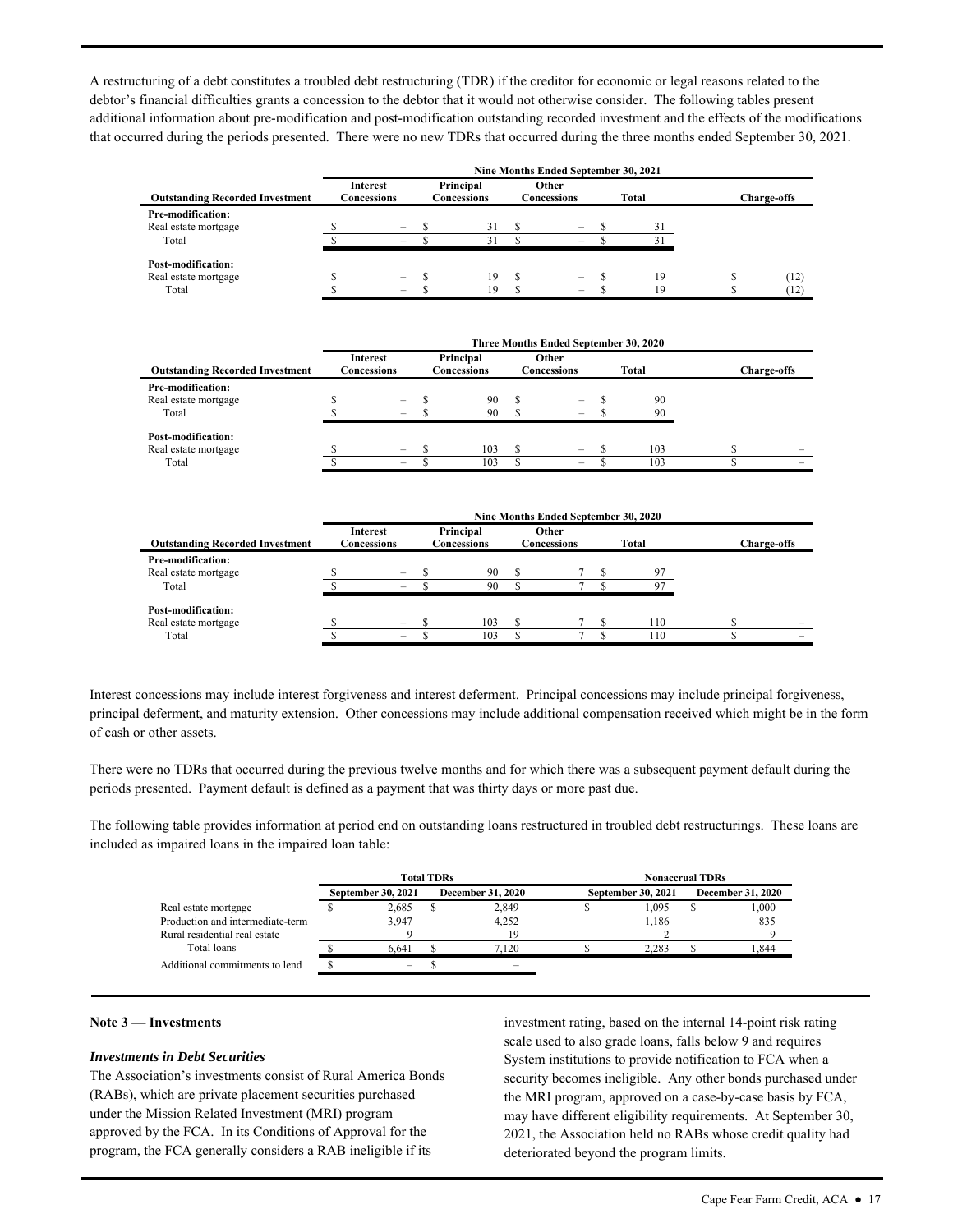A summary of the amortized cost and fair value of investment securities held-to-maturity follows:

|      |                          |                              | September 30, 2021                          |               |       |
|------|--------------------------|------------------------------|---------------------------------------------|---------------|-------|
|      | Amortized<br>Cost        | Gross<br>Unrealized<br>Gains | <b>Gross</b><br>Unrealized<br>Losses        | Fair<br>Value | Yield |
| RABs | ς<br>2605                | 114<br>S                     | S                                           | S<br>2,719    | 5.95% |
|      |                          |                              |                                             |               |       |
|      |                          |                              | <b>December 31, 2020</b>                    |               |       |
|      | <b>Amortized</b><br>Cost | Gross<br>Unrealized<br>Gains | Gross<br><b>Unrealized</b><br><b>Losses</b> | Fair<br>Value | Yield |

A summary of the contractual maturity, amortized cost and estimated fair value of investment securities held-to-maturity follows:

|                                    |                   | September 30, 2021 |               |                              |
|------------------------------------|-------------------|--------------------|---------------|------------------------------|
|                                    | Amortized<br>Cost |                    | Fair<br>Value | Weighted<br>Average<br>Yield |
| In one year or less                |                   |                    |               | $-$ %                        |
| After one year through five years  |                   |                    |               |                              |
| After five years through ten years |                   |                    |               |                              |
| After ten years                    | 2,605             |                    | 2.719         | 5.95                         |
| Total                              | 2.605             |                    | 2.719         | 5.95%                        |

 All of these investments have contractual maturities in excess borrowers may have the right to prepay obligations with or of ten years. However, expected maturities for these types of securities can differ from contractual maturities because without prepayment penalties.

 An investment is considered impaired if its fair value is less identified. The Association had no investments that were in a than its cost. A continuous unrealized loss position for an investment is measured from the date the impairment was first continuous unrealized loss position at September 30, 2021 and December 31, 2020.

 cost basis (even if there is no intention to sell). If the not that it would be required to sell the security, the impairment other-than-temporary impairment loss is separated into credit The recording of an impairment is predicated on: (1) whether or not management intends to sell the security, (2) whether it is more likely than not that management would be required to sell the security before recovering its costs, and (3) whether management expects to recover the security's entire amortized Association intends to sell the security or it is more likely than loss equals the full difference between amortized cost and fair value of the security. When the Association does not intend to sell securities in an unrealized loss position and it is not more likely than not that it would be required to sell the securities, loss and non-credit loss. Credit loss is defined as the shortfall of the present value of the cash flows expected to be collected in relation to the amortized cost basis.

 securities portfolio. The objective is to quantify future possible The Association has not recognized any credit losses as any impairments were deemed temporary and resulted from non- credit related factors. The Association has the ability and intent to hold these temporarily impaired investments until a interest due on these securities, especially after considering credit enhancements. The Association performs periodic credit reviews, including other-than-temporary impairment analyses, on its investment loss of principal or interest due on securities in the portfolio. recovery of unrealized losses occurs, which may be at maturity, and at this time expects to collect the full principal amount and

#### *Equity Investments in Other Farm Credit System Institutions*

 based on the ultimate recoverability of the par value rather than Equity investments in other Farm Credit System institutions are generally nonmarketable investments consisting of stock and participation certificates, allocated surplus, and reciprocal investments in other institutions regulated by the FCA. These investments are carried at cost and evaluated for impairment by recognizing temporary declines in value.

 as determined by the Bank. The Bank may require additional Association owned 3.56 percent of the issued stock of the Bank shareholders' equity totaled \$2.7 billion. The Bank's earnings Associations are required to maintain ownership in AgFirst (AgFirst or the Bank) in the form of Class B or Class C stock capital contributions to maintain its capital requirements. The as of September 30, 2021 net of any reciprocal investment. As of that date, the Bank's assets totaled \$37.9 billion and were \$357 million for the first nine months of 2021. In addition, the Association held \$596 in investments related to other Farm Credit institutions.

#### **Note 4 — Debt**

#### *Notes Payable to AgFirst Farm Credit Bank*

 line of credit are contained in the General Financing Agreement (GFA). The GFA also defines Association performance criteria The Association's indebtedness to the Bank represents borrowings by the Association to fund its earning assets. This indebtedness is collateralized by a pledge of substantially all of the Association's assets. The contractual terms of the revolving for borrowing from the Bank, which includes borrowing base margin, earnings and capital covenants, among others.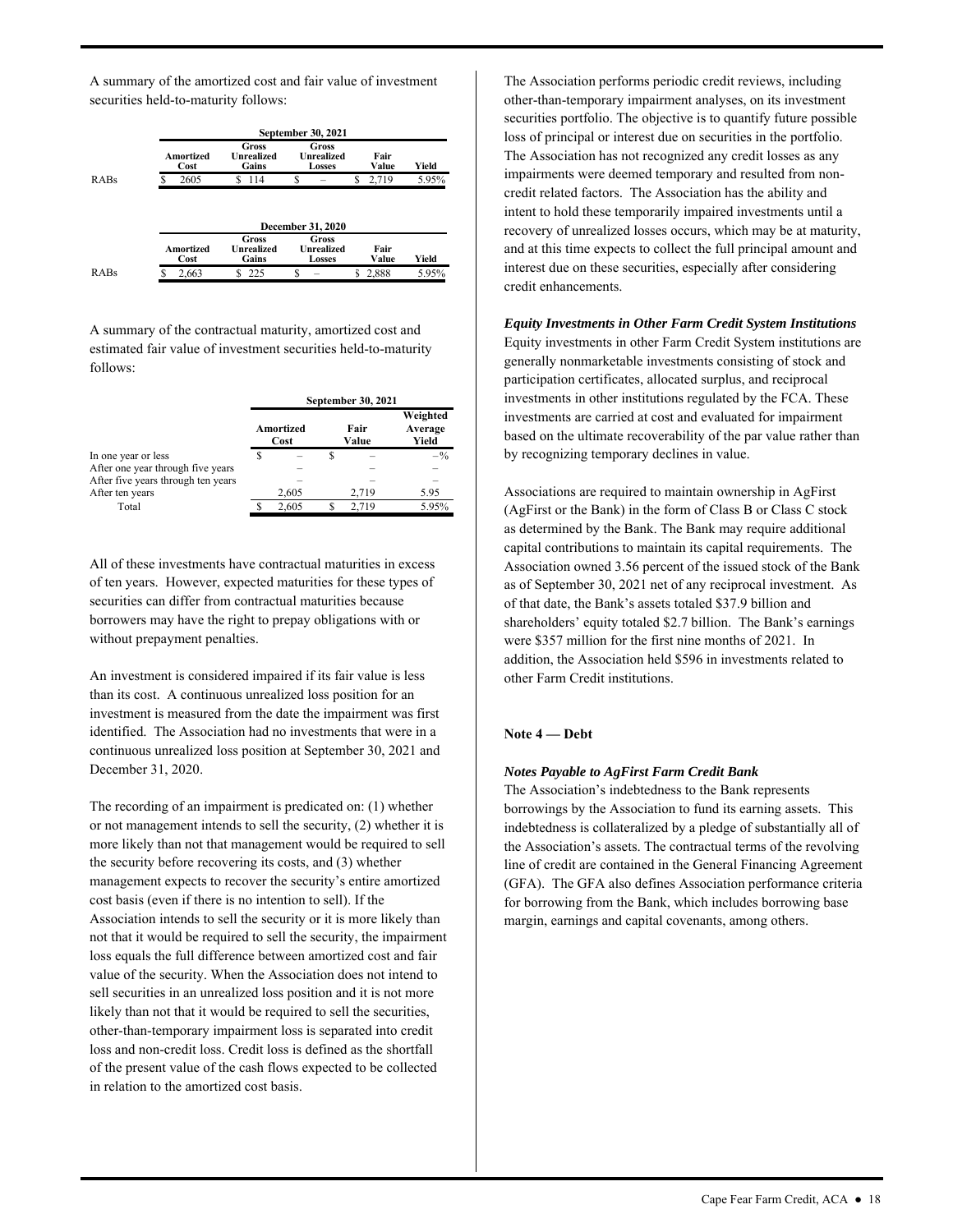#### **Note 5 — Members' Equity**

#### *Accumulated Other Comprehensive Income (AOCI)*

|                                                     | Changes in Accumulated Other Comprehensive Income by Component (a) |                                  |  |       |                                 |                |  |       |  |  |  |  |
|-----------------------------------------------------|--------------------------------------------------------------------|----------------------------------|--|-------|---------------------------------|----------------|--|-------|--|--|--|--|
|                                                     |                                                                    | Three Months Ended September 30, |  |       | Nine Months Ended September 30, |                |  |       |  |  |  |  |
|                                                     |                                                                    | 2021                             |  | 2020  |                                 | 2021           |  | 2020  |  |  |  |  |
| <b>Employee Benefit Plans:</b>                      |                                                                    |                                  |  |       |                                 |                |  |       |  |  |  |  |
| Balance at beginning of period                      |                                                                    | (282)                            |  | (279) |                                 | (291)          |  | (288) |  |  |  |  |
| Other comprehensive income before reclassifications |                                                                    |                                  |  |       |                                 |                |  |       |  |  |  |  |
| Amounts reclassified from AOCI                      |                                                                    |                                  |  |       |                                 | $\overline{4}$ |  |       |  |  |  |  |
| Net current period other comprehensive income       |                                                                    |                                  |  |       |                                 |                |  |       |  |  |  |  |
| Balance at end of period                            |                                                                    | (277)                            |  | 275)  |                                 | 277            |  | (275) |  |  |  |  |

 **Reclassifications Out of Accumulated Other Comprehensive Income** *(b)* 

|                                       | <b>Three Months Ended September 30.</b> |             |      | <b>Nine Months Ended September 30.</b> |  |      |                                   |  |
|---------------------------------------|-----------------------------------------|-------------|------|----------------------------------------|--|------|-----------------------------------|--|
|                                       | 2021                                    | <b>2020</b> | 2021 |                                        |  | 2020 | <b>Income Statement Line Item</b> |  |
| <b>Defined Benefit Pension Plans:</b> |                                         |             |      |                                        |  |      |                                   |  |
| Periodic pension costs                |                                         |             |      | . 14                                   |  |      | See Note 7                        |  |
| Net amounts reclassified              |                                         |             |      | 14                                     |  |      |                                   |  |

 *(a) Amounts in parentheses indicate debits to AOCI. (b) Amounts in parentheses indicate debits to profit/loss*.

#### **Note 6 — Fair Value Measurement**

Fair value is defined as the exchange price that would be received for an asset or paid to transfer a liability in an orderly transaction between market participants in the principal or most advantageous market for the asset or liability.

Accounting guidance establishes a hierarchy for disclosure of fair value measurements to maximize the use of observable inputs, that is, inputs that reflect the assumptions market participants would use in pricing an asset or liability based on market data obtained from sources independent of the reporting entity. The hierarchy is based upon the transparency of inputs to the valuation of an asset or liability as of the measurement date. A financial instrument's categorization within the hierarchy tiers is based upon the lowest level of input that is significant to the fair value measurement.

The classifications within the fair value hierarchy are as follows:

Level 1 inputs to the valuation methodology are unadjusted quoted prices for identical assets or liabilities in active markets.

 for substantially the full term of the asset or liability. Level 2 inputs include quoted prices for similar assets and liabilities in active markets; quoted prices in markets that are not active; and inputs that are observable, or can be corroborated,

 Level 3 inputs are unobservable and supported by little or no discounted cash flow methodologies, or similar techniques, and market activity. Valuation is determined using pricing models, could include significant management judgment or estimation. Level 3 assets and liabilities also could include instruments whose price has been adjusted based on dealer quoted pricing that is different than the third-party valuation or internal model pricing.

For a complete discussion of the inputs and other assumptions considered in assigning various assets and liabilities to the fair value hierarchy levels, see the latest Annual Report to Shareholders.

 on a recurring basis for the periods presented. The Association had no transfers of assets or liabilities into or out of Level 1 or There were no Level 3 assets or liabilities measured at fair value Level 2 during the periods presented.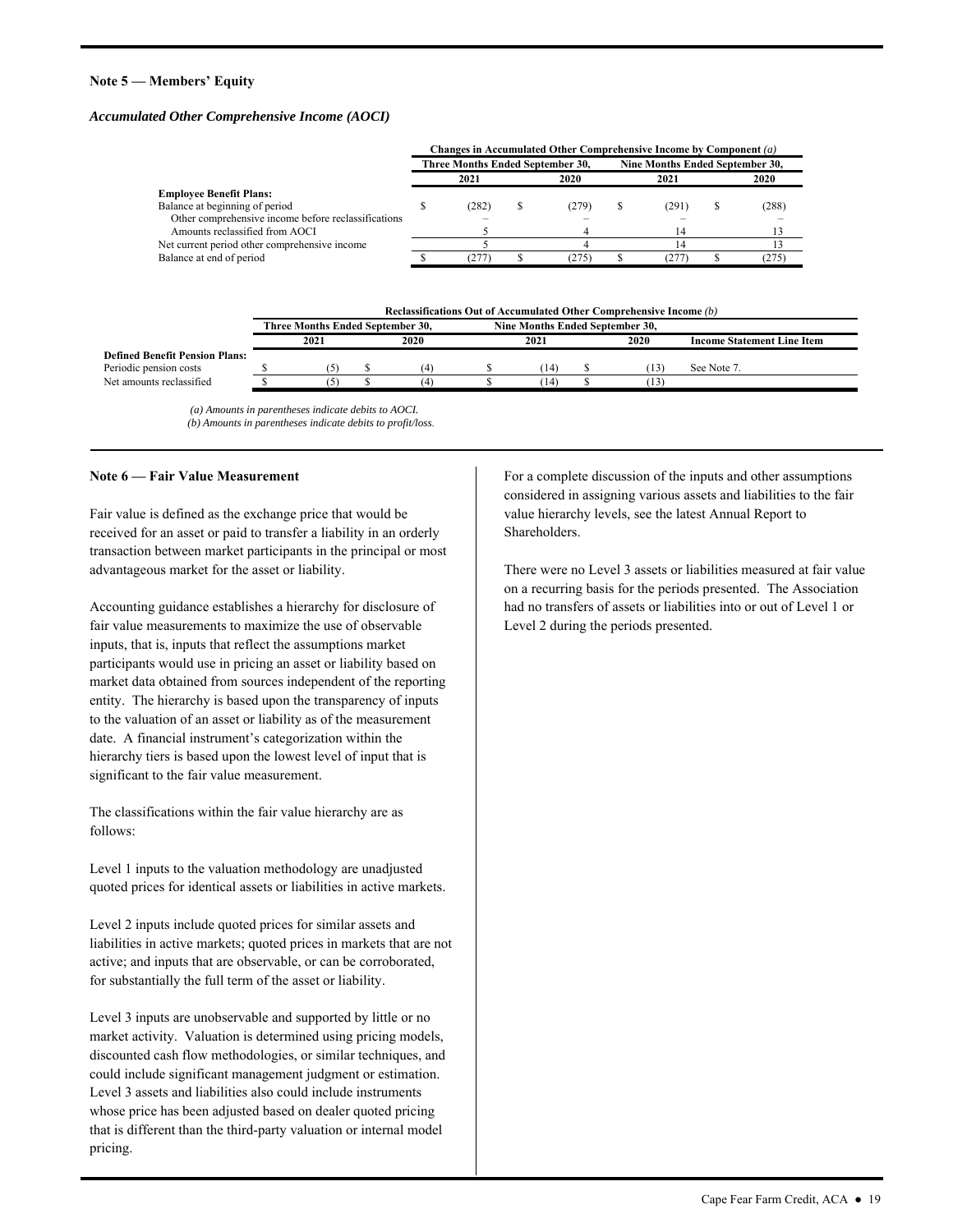Fair values are estimated at each period end date for assets and liabilities measured at fair value on a recurring basis. Other Financial Instruments are not measured at fair value in the statement of financial position, but their fair values are estimated as of each period end date. The following tables summarize the carrying amounts of these assets and liabilities at period end, and their related fair values.

|                                                  | September 30, 2021          |           |     |         |              |                          |         |           |                            |           |
|--------------------------------------------------|-----------------------------|-----------|-----|---------|--------------|--------------------------|---------|-----------|----------------------------|-----------|
|                                                  | Total<br>Carrying<br>Amount |           |     | Level 1 | Level 2      |                          | Level 3 |           | <b>Total Fair</b><br>Value |           |
| <b>Recurring Measurements</b>                    |                             |           |     |         |              |                          |         |           |                            |           |
| Assets:                                          |                             |           |     |         |              |                          |         |           |                            |           |
| Assets held in trust funds                       | S                           | 77        | S   | 77      | \$           |                          | S       |           | \$                         | 77        |
| Recurring Assets                                 | Ŝ                           | 77        | \$  | 77      | $\mathbb{S}$ |                          | \$      |           | \$                         | 77        |
| Liabilities:                                     |                             |           |     |         |              |                          |         |           |                            |           |
| Recurring Liabilities                            | S                           |           | S   |         | S            |                          | S       |           | S                          |           |
| <b>Nonrecurring Measurements</b>                 |                             |           |     |         |              |                          |         |           |                            |           |
| Assets:                                          |                             |           |     |         |              |                          |         |           |                            |           |
| Impaired loans                                   | \$                          | 1,816     | S   |         | Ŝ            |                          | S       | 1,816     | S                          | 1,816     |
| Other property owned                             |                             | 282       |     |         |              |                          |         | 336       |                            | 336       |
| Nonrecurring Assets                              | S                           | 2,098     | \$. |         | S            | $\overline{\phantom{0}}$ | S       | 2,152     | S                          | 2,152     |
| <b>Other Financial Instruments</b>               |                             |           |     |         |              |                          |         |           |                            |           |
| Assets:                                          |                             |           |     |         |              |                          |         |           |                            |           |
| Cash                                             | S                           | 146       | S   | 146     | \$.          |                          | \$      |           | \$                         | 146       |
| Investments in debt securities, held-to-maturity |                             | 2,605     |     |         |              |                          |         | 2,719     |                            | 2,719     |
| Loans                                            |                             | 1,048,229 |     |         |              |                          |         | 1,041,939 |                            | 1,041,939 |
| <b>Other Financial Assets</b>                    |                             | 1,050,980 | S   | 146     | S            | -                        | S       | 1,044,658 | S                          | 1,044,804 |
| Liabilities:                                     |                             |           |     |         |              |                          |         |           |                            |           |
| Notes payable to AgFirst Farm Credit Bank        | S                           | 834,533   | S   |         | S            |                          | \$      | 829,092   | S                          | 829,092   |
| Other Financial Liabilities                      | S                           | 834,533   | S   | -       | \$           | -                        | \$      | 829,092   | S                          | 829,092   |

|                                                  |    |                             |    |         | December 31, 2020 |         |     |           |    |                            |  |  |
|--------------------------------------------------|----|-----------------------------|----|---------|-------------------|---------|-----|-----------|----|----------------------------|--|--|
|                                                  |    | Total<br>Carrying<br>Amount |    | Level 1 |                   | Level 2 |     | Level 3   |    | <b>Total Fair</b><br>Value |  |  |
| <b>Recurring Measurements</b>                    |    |                             |    |         |                   |         |     |           |    |                            |  |  |
| Assets:                                          |    |                             |    |         |                   |         |     |           |    |                            |  |  |
| Assets held in trust funds                       | S  | 79                          | S  | 79      | \$                |         | \$  |           | \$ | 79                         |  |  |
| Recurring Assets                                 | S  | 79                          | S  | 79      | S                 |         | S   |           | S  | 79                         |  |  |
| <b>Liabilities:</b>                              |    |                             |    |         |                   |         |     |           |    |                            |  |  |
| Recurring Liabilities                            | S  |                             | S  |         | \$                |         | S   |           | \$ |                            |  |  |
| <b>Nonrecurring Measurements</b>                 |    |                             |    |         |                   |         |     |           |    |                            |  |  |
| Assets:                                          |    |                             |    |         |                   |         |     |           |    |                            |  |  |
| Impaired loans                                   | S  | 2,775                       | S  |         | S                 |         | S   | 2,775     | S  | 2,775                      |  |  |
| Other property owned                             |    |                             |    |         |                   |         |     |           |    |                            |  |  |
| Nonrecurring Assets                              | S  | 2,775                       | S  |         | \$                |         | \$  | 2,775     | \$ | 2,775                      |  |  |
| <b>Other Financial Instruments</b>               |    |                             |    |         |                   |         |     |           |    |                            |  |  |
| Assets:                                          |    |                             |    |         |                   |         |     |           |    |                            |  |  |
| Cash                                             | \$ |                             | S  |         | S                 |         | \$. |           | \$ | 1                          |  |  |
| Investments in debt securities, held-to-maturity |    | 2,663                       |    |         |                   |         |     | 2,888     |    | 2,888                      |  |  |
| Loans                                            |    | 1,012,861                   |    |         |                   |         |     | 1,018,023 |    | 1,018,023                  |  |  |
| Other Financial Assets                           | S  | 1,015,525                   | S  |         | \$                |         | S   | 1,020,911 | \$ | 1,020,912                  |  |  |
| Liabilities:                                     |    |                             |    |         |                   |         |     |           |    |                            |  |  |
| Notes payable to AgFirst Farm Credit Bank        | S  | 801,307                     | \$ |         | \$                |         | \$  | 806,808   | \$ | 806,808                    |  |  |
| Other Financial Liabilities                      | \$ | 801,307                     | \$ | -       | S                 |         | S   | 806,808   | S  | 806,808                    |  |  |

#### *Uncertainty in Measurements of Fair Value*

 Discounted cash flow or similar modeling techniques are impact on fair value. generally used to determine the recurring fair value measurements for Level 3 assets and liabilities. Use of these techniques requires determination of relevant inputs and assumptions, some of which represent significant unobservable inputs as indicated in the tables that follow. Accordingly, changes in these unobservable inputs may have a significant

Certain of these unobservable inputs will (in isolation) have a directionally consistent impact on the fair value of the instrument for a given change in that input. Alternatively, the

 for a given change in another input. Where multiple inputs are change in one input in a certain direction may be offset by an fair value of the instrument may move in an opposite direction used within the valuation technique of an asset or liability, a opposite change in another input having a potentially muted impact to the overall fair value of that particular instrument. Additionally, a change in one unobservable input may result in a change to another unobservable input (that is, changes in certain inputs are interrelated with one another), which may counteract or magnify the fair value impact.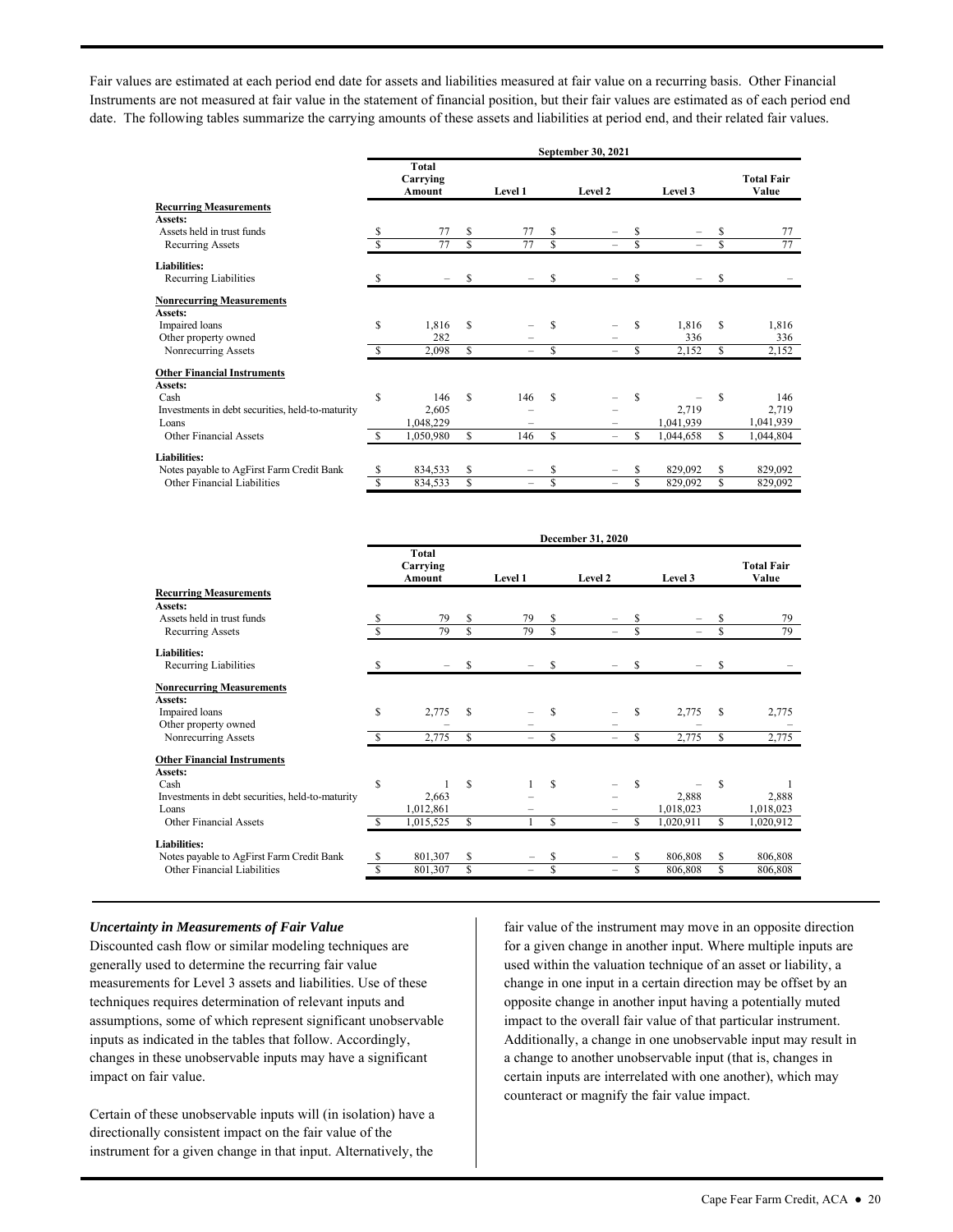#### *Investments in Debt Securities*

 premiums, prepayment estimates, default estimates and loss The fair values of predominantly all Level 3 investments in debt securities have consistent inputs, valuation techniques and correlation to changes in underlying inputs. The models used to determine fair value for these instruments use certain significant unobservable inputs within a discounted cash flow or market comparable pricing valuation technique. Such inputs generally include discount rate components including risk severities.

 severities. Conversely, the fair value of these assets would were to increase (decrease). Generally, a change in the assumption used for defaults is accompanied by a directionally prepayments. Unobservable inputs for loss severities do not These Level 3 assets would decrease (increase) in value based upon an increase (decrease) in discount rates, defaults, or loss generally increase (decrease) in value if the prepayment input similar change in the risk premium component of the discount rate (specifically, the portion related to credit risk) and a directionally opposite change in the assumption used for

normally increase or decrease based on movements in the other significant unobservable inputs for these Level 3 assets.

#### *Inputs to Valuation Techniques*

 calibrated annually by an independent consultant. The fair value valuations, documentation is obtained for third party information, such as pricing, and periodically evaluated Management determines the Association's valuation policies and procedures. The Bank performs the majority of the Association's valuations, and its valuation processes are measurements are analyzed on a quarterly basis. For other alongside internal information and pricing that is available.

Quoted market prices are generally not available for the instruments presented below. Accordingly fair values are based on judgments regarding anticipated cash flows, future expected loss experience, current economic conditions, risk characteristics of various financial instruments, and other factors. These estimates involve uncertainties and matters of judgment, and therefore cannot be determined with precision. Changes in assumptions could significantly affect the estimates.

| <b>Ouantitative Information about Recurring and Nonrecurring Level 3 Fair Value Measurements</b> |  |                   |                               |                           |       |  |  |  |  |  |  |
|--------------------------------------------------------------------------------------------------|--|-------------------|-------------------------------|---------------------------|-------|--|--|--|--|--|--|
|                                                                                                  |  | <b>Fair Value</b> | <b>Valuation Technique(s)</b> | Unobservable Input        | Range |  |  |  |  |  |  |
| Impaired loans and other property owned                                                          |  | 2.152             | Appraisal                     | Income and expense        | *     |  |  |  |  |  |  |
|                                                                                                  |  |                   |                               | Comparable sales          | ∗     |  |  |  |  |  |  |
|                                                                                                  |  |                   |                               | Replacement cost          | *     |  |  |  |  |  |  |
|                                                                                                  |  |                   |                               | Comparability adjustments | *     |  |  |  |  |  |  |

 *\* Ranges for this type of input are not useful because each collateral property is unique.* 

| тиногинация авиц Синег гипанстан гизи инпент ганг уанде меазди ещениз |                                              |  |  |  |  |  |
|-----------------------------------------------------------------------|----------------------------------------------|--|--|--|--|--|
| <b>Valuation Technique(s)</b>                                         | Input                                        |  |  |  |  |  |
| Carrying value                                                        | Par/principal and appropriate interest yield |  |  |  |  |  |
| Discounted cash flow                                                  | Prepayment forecasts                         |  |  |  |  |  |
|                                                                       | Probability of default                       |  |  |  |  |  |
|                                                                       | Loss severity                                |  |  |  |  |  |
| Discounted cash flow                                                  | Prepayment rates                             |  |  |  |  |  |
|                                                                       | Risk adjusted discount rate                  |  |  |  |  |  |
| Discounted cash flow                                                  | Prepayment forecasts                         |  |  |  |  |  |
|                                                                       | Probability of default                       |  |  |  |  |  |
|                                                                       | Loss severity                                |  |  |  |  |  |
|                                                                       |                                              |  |  |  |  |  |

### **Information about Other Financial Instrument Fair Value Measurements**

#### **Note 7 — Employee Benefit Plans**

 The following is a table of retirement and other postretirement benefit expenses for the Association:

|                               | <b>Three Months Ended</b><br>September 30, |      | <b>Nine Months Ended</b><br>September 30, |  |       |  |
|-------------------------------|--------------------------------------------|------|-------------------------------------------|--|-------|--|
|                               | 2021                                       | 2020 | 2021                                      |  | 2020  |  |
| Pension                       | 378                                        | 288  | \$1,133                                   |  | 863   |  |
| 401(k)                        | 123                                        | 113  | 419                                       |  | 381   |  |
| Other postretirement benefits | 85                                         | 83   | 257                                       |  | 247   |  |
| Total                         | 586                                        | 484  | \$1.809                                   |  | 1.491 |  |

 estimates of funding for multi-employer plans in which the total funding amount and allocation is determined by the Expenses in the above table are computed using allocated Association participates. These amounts may change when a respective Plan's Sponsor Committee. Also, market conditions could impact discount rates and return on plan

 next plan measurement date of December 31, 2021. assets which could change contributions necessary before the

Further details regarding employee benefit plans are contained in the 2020 Annual Report to Shareholders.

#### **Note 8 — Commitments and Contingent Liabilities**

 Association in which claims for money damages are asserted. On at least a quarterly basis, the Association assesses its ultimate liability, if any, from these actions, would not be From time to time, legal actions are pending against the liabilities and contingencies in connection with outstanding legal proceedings utilizing the latest information available. While the outcome of legal proceedings is inherently uncertain, on the basis of information presently available, management, after consultation with legal counsel, is of the opinion that the